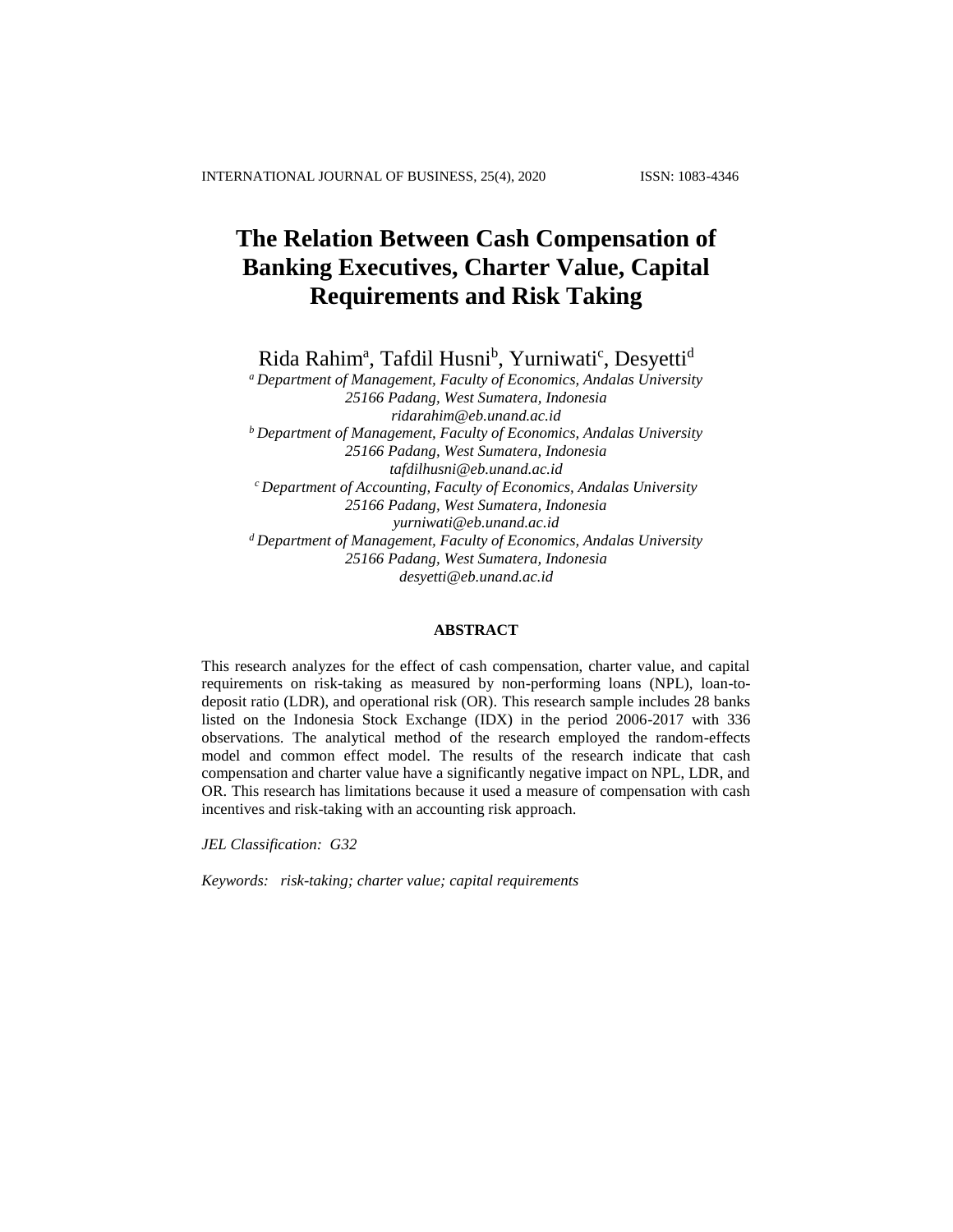### **I. INTRODUCTION**

The world financial crisis occurring of 2008 resulted in a decline in the economic growth of almost all countries, which was marked by a sharp decline in stock prices across global markets and substantial losses and defaults borne by many banks in the US, Europe, and Asia. Economists argue that the main problem causing the banking industry crisis is related to the issue of executive compensation policies. Some experts argue that executive compensation structures can encourage executives to take too many risks that could jeopardize the stability of their companies (Gupta et al., 2009; De Young et al., 2013; Guo et al., 2015; IMF, 2014; Bouras and Gallali, 2016).

The policy that allows bank executives to make decisions within the limits set by the regulator can have a significant impact on risks faced by the company Therefore, compensation is an instrument to intermediate these differences in interests, but compensation can also motivate executives to take strategies that will raise bank risk. When bank executives are given a certain level of compensation, they will strive to meet the targets that have been set so that they can earn more compensation, but those targets will present risks in every decision that will be made by the executive, especially related to the number of loans provided to customers with the goal of meeting short-term profits. This occurs as shareholders cannot fully monitor executive activities that open the possibility for differences in interests to exist with the firm owner and the executive (Jensen and Meckling, 1976).

A number of studies found no clear correlation with executive compensation and risk-taking. Studies conducted by Acrey et al. (2011) and Guo (2014), for example, show that there is no clear correlation between executive compensation and risk-taking. The results of this study are supported by Gehrig et al. (2009) that bonus compensation is not a major risk-taking factor in the banking industry in Germany and Switzerland, but in the US high bonus compensation has an influence on risk-taking. On the other side, the findings of Brewer et al. (2003), and John and Qian (2010) show a positive relationship between risk and equity-based compensation. This gives an indication of a positive relationship between risk and compensation paid to the CEO of the bank.

Research conducted by Panetta, Angelini, and Albertazzi. (2009) find evidence of a positive relationship between risk-taking and CEO compensation, but the risktaking had not reached excessive levels. Rajgopal (2001) discovers a significant positive relationship between compensation in the form of stock options and risktaking. This is in line with the research of Coles (2004), who finds that there is a positive influence of the compensation structure on risk-taking. On the other side, the findings of Balachandran et al. (2011) show that cash incentive-based compensation payments are considered less risky because they point to performances and are not based on market values such as seen in equity compensation. This argument is supported by the findings of Chen et al. (2006), who show that there is an inverse relationship between compensation and risk-taking which supports the argument about risk-averse by Smith and Stulz (1985).

Meanwhile, bank managers and shareholders tend to choose a higher level of risk with higher return expectations. This situation will encourage moral hazard problems to emerge. Therefore, in order to deal with this problem, the ability of banks to generate profits in future cash flow (charter value) is needed in reducing the level of risk taken (Keeley, 1990; Marcus, 1984). According to Acharya (1996), banks that have higher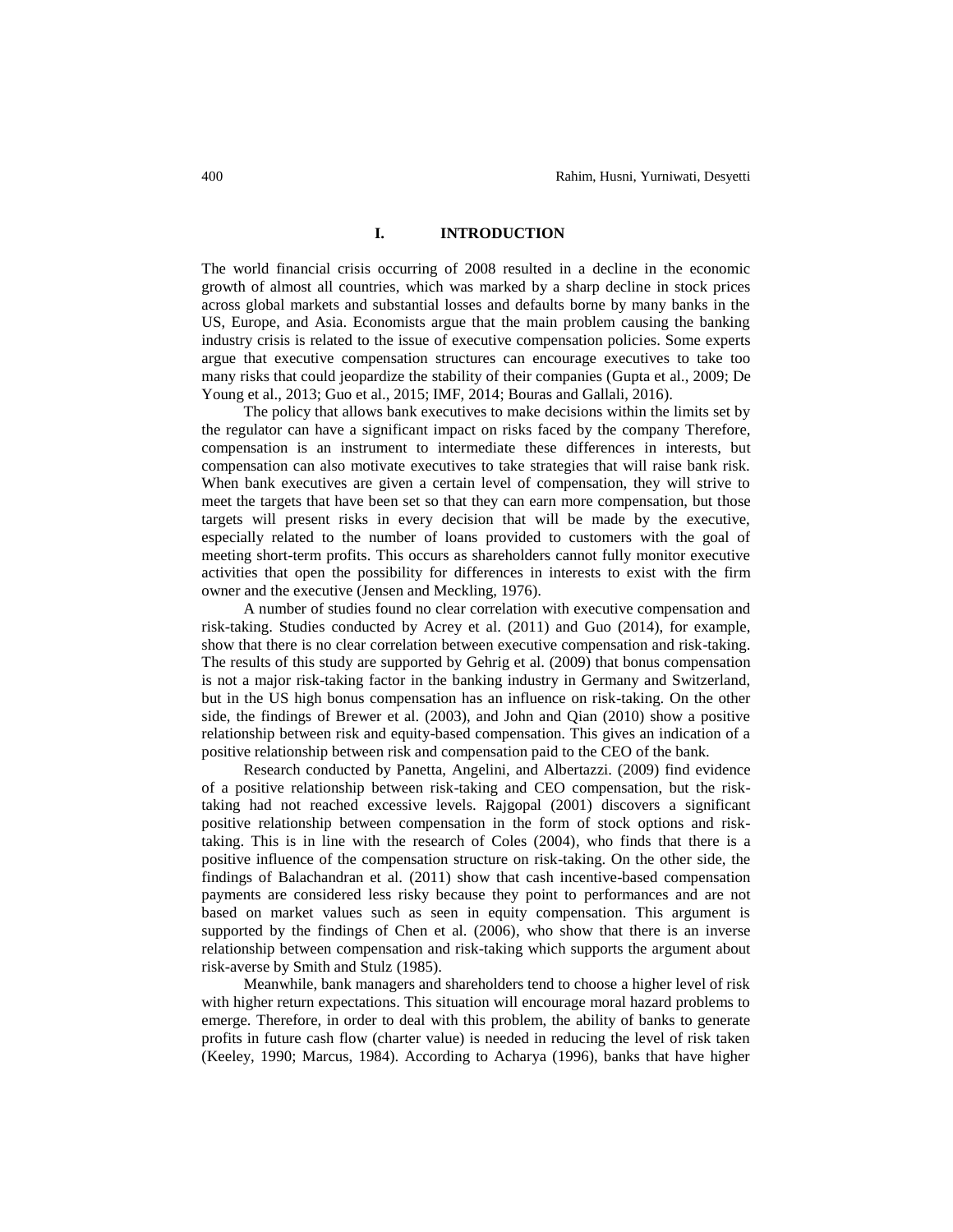charter value will be more careful in taking risks so that moral hazard problems can be minimized. As a result of the higher charter value, banks will be very careful about taking risks, but to a certain extent, banks will increase risk-taking (Niu, 2012). Thus, there is a need for efforts to improve the situation by putting forward the idea of right risk-taking practices and greater capital as a buffer as stipulated in Basel III by setting the capital requirement that must be owned by banks as reflected in the fulfillment of the capital adequacy ratio. Banks are required to provide minimum capital in accordance with the risk profile with a percentage of 8% to 14% of risk-weighted assets (Financial Services Authority, 2014).

This topic is very interesting to study as the banking industry has special characteristics, one of which is that the executive compensation of bankers in Indonesia is the highest compared to their counterparts in other countries in the ASEAN region (Infobank, 2014). According to DeYoung et al. (2013) and IMF (2014), one of the main factors inciting the banking industry crisis is the executive compensation policy that encourages them to take too much risk that can endanger the stability of the company. In addition, large banks that experience financial problems will trigger the domino effect (too big to fail), which causes the collapse of the entire economic system, inviting the government to get involved in providing assistance in the event of financial failure. This condition affects the behavior of banking executives that can lead to moral hazard (Houston and James, 1995).

In Indonesia, cash compensation for executives has been regulated by the Financial Services Authority (No 45 / POJK.03 / 2015): executive cash compensation is called 'remuneration', and it is mandatory to at least pay attention to business scale, inflation rate, financial conditions and capability, and must not conflict with applicable regulations, the provision of variable remuneration for executive, board of commissioners or employees must consider performance and risk can be given in the form of cash or shares or stock-based instruments issued by the bank.<sup>1</sup>

This study aims to expand the previous research (De Young et al., 2013; Niu, 2012; Swamy, 2012), by looking at the effect of executive cash compensation<sup>2</sup>, charter value, and capital requirements on bank risk-taking. Specifically, this research highlights the link between risk management practices and executive compensation, charter value, and capital requirements. Executive compensation in this paper focuses on cash compensation, namely salaries, benefits, and bonuses as existing research considerations more likely to be equity-based executive compensation or in the form of stock options.

Furthermore, in this paper, the author will investigate three main types of risk, namely credit risk, liquidity risk, and operational risk because these three risks reflect the size of accounting risk (Bank Indonesia Regulation No. 13/1/PBI/2011). Risk measurement that is based on accounting data will provide more consistent test results compared to risk measurement based on market data. Company internal data or accounting data provide a better picture of risk-taking by bank management and associate it with a set of explanatory variables to verify the hypothesized relationship. Our findings indicate that directors' compensation has a significant negative effect on risk-taking for non-performing loans and operational risk. These results show that the higher cash compensation given to directors, the more benefits gained in the form of a reduction in credit risk and bank operational risk, indicating that compensation in cash reflects the performance of the board of directors and not based on market value,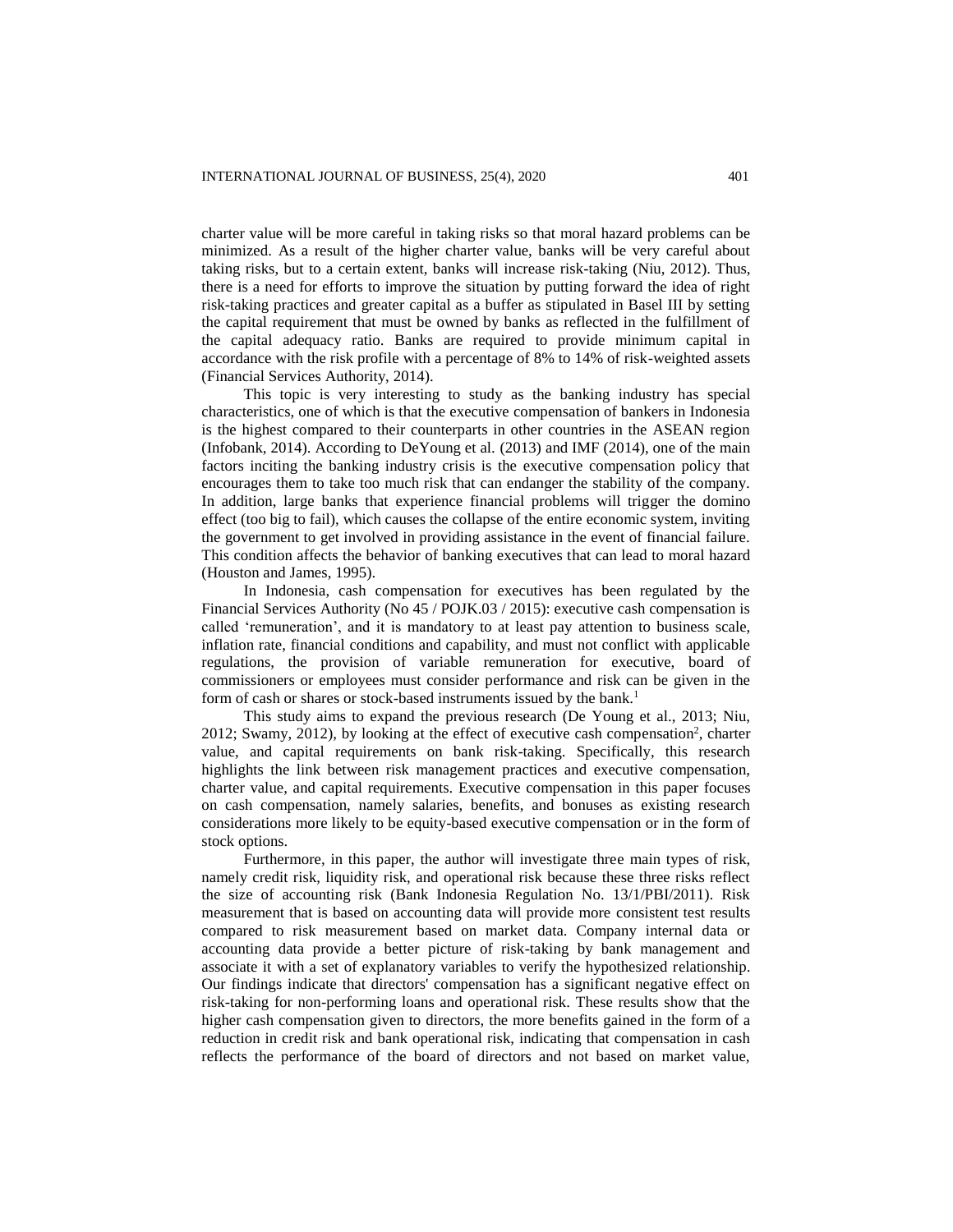thereby minimize moral hazard behavior of the board of directors in risk-taking (Balachandran et al., 2011). These findings also indicate that the directors of banking companies in Indonesia are more risk averter in taking credit risk and bank operational risk (Smith and Stulz, 1985).

The charter value variable has a significant negative impact on risk-taking for non-performing loans, loan-to-deposit ratio, and operational risk. These results indicate that companies that increase the charter value will be negatively related to risk-taking. This means that banks avoid high-risk projects with their increased charter value (Gonzalez, 2005). Meanwhile, the capital requirements variable does not have an impact on bank risk-taking. This implies that capital requirements are increasingly used for other investments, not to raise the allocation of loans or to cover credit risk that has occurred (Rashid, et al., 2011). The next section is presented to review the relevant literature and explain our hypothesis. Section III is presented to describe the data and methodology. Finally, Section IV discusses the research findings and Section V presents conclusions and implications.

#### **II. HYPOTHESES AND RELATED LITERATURE**

## **A. Hypotheses**

We will test the influence of cash compensation, charter value, and capital requirements on risk-taking in the country of the sample in Indonesia. Indonesia is members of groups from 20 countries with the largest economy in the G20 group (The Group of Twenty). Compared the two banking markets between developed and developing countries in the United States and in Indonesia in terms of capital, they have followed the same rules regarding risk management, namely the reference from Basel III, of the twenty-seven jurisdictions that made the Basel Committee, twenty-five has now published the last set of Basel III-based capital rules. Indonesia and Turkey have a basis for drafting rules and efforts are currently underway to solve them. Recently, the European Union and the United States published the final rules in June and July 2013. In addition, some members slowly began to move towards preparing and introducing rules for liquidity ratios and leverage. The capacity of banks to engage in financial markets may differ depending on the size of the bank (Basel committee on banking supervision, 2013). From the Indonesian banking market and the United States, there are contrasting differences evidenced in the study of Naceur et al. (2018). Banks in the U.S. increase their risk management capabilities as they expand their credit activities. The 2008 financial crisis was largely caused by the risk-taking of banks from the U.S. and from all over the world, which has been in big trouble since then. One of the major questions raised by remuneration methods in bank risk-taking encouraging (Le, 2018). In Indonesia, high bank market capacity will be linked to low insolvency risk and high capital ratios. High market capacity will adversely affect financial stability in private banks and state-owned banks (Yusgiantoro et al., 2019). The banking risk focus of Indonesia highlights the focus areas of the main risk management of bankers, Bank performers like to manage risk areas that they perceive as a lower priority in Liquidity and Market Risk and dislike higher priority risks such as Operational Risk, Credit Risk, Technology Risk, and Liquidity Risk. <sup>3</sup> n addition, if you see the stability of the market capability in Indonesian banks it is important to reason. First, the performance of banks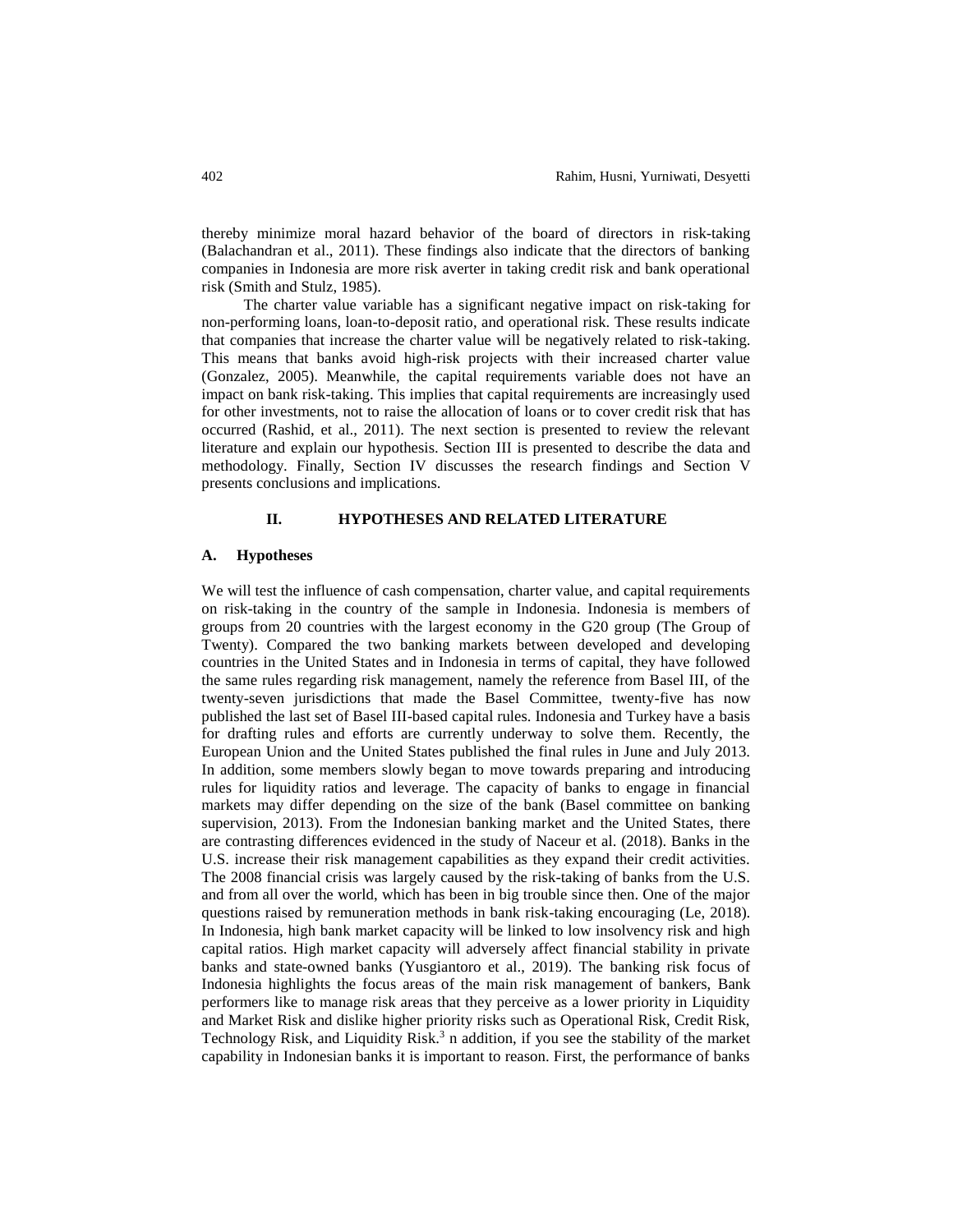in Indonesia tends to be higher compared to banks in other countries. Vinayak et al. (2016) produce a study that the ROE ratio of Indonesian banks (return on equity) was the highest in Asia, reaching 20.3% in 2014. Second, banks constitute the majority in the financial sector in Indonesia; therefore, banks play a very important role in economic development in Indonesia (Hadad et al., 2013). Third, the Indonesian banking sector produces the highest level of net interest gains except this was explained in Trinugroho et al. (2014).

In the executive compensation variable, we will discuss cash compensation given to the executive of the bank such as compensation, salary, allowances, and bonuses that usually become equity-based compensation given to the executive or in the form of stock options associated with risky decisions related to risk credit, operational and liquidity that executives will take from the compensation they will get. Francis et al. (2015) find that changes in regulations accompanied by compensation controls and certain managerial management can bring caution to risk taking behavior and then that impact correlates with the characteristics of bank governance. Likewise, in Swanepoel and Smit's (2016) study, it was found that when remuneration in the form of cash increases, risk returns decrease, when executive remuneration in the form of equity decreases, risk-taking increases.<sup>4</sup> Matousek and Tzeremes (2016) show higher salary and bonus payments not always aligned with higher levels of technical efficiency. Le (2018) who studies 63 large banks in Europe, Canada, and the United States from 2004 to 2008 finds that CEO salaries and CEO bonuses are reduced with most types of bank risk, other annual CEO compensation increased with bank risk. These CEO compensation components are illustrated as having no relationship with changes in bank risk during the crisis and finding that limited stock use to compensate CEOs during the pre-crisis period has no effect on abnormal changes in bank risk during the crisis period, while the use of stock options to compensate the CEO on at the same time the period added to the manifestation of the bank's risk in a crisis.<sup>5</sup> Abascal and Gonzalez (2019) find there is a risk sensitivity reduction, and provided support for measures to increase shareholder rights in bank executive compensation agreements. The first hypothesis propose is:

## *Hypothesis 1: Executive cash compensation has an influence on risk-taking making in Indonesian banking.*

Charter value is the present value of future profits that are expected in our company to assume that chater value can reduce risk-taking in which banks prefer to take low risks to maintain this value. Keeley (1990) and Demsetz et al. (1996) state the charter assesses the present value expected in a company's economic rent as the most effective benchmark for controlling moral hazard incentives because it can provide banks with quality monopoly resources and away from failure.<sup>6</sup> To strive for and maintain this competitive advantage, banks will take less risk by managing more capital because the value of their charter will increase. Conversely, when the value of a bank's charter falls, incentives will rise for banks to take greater risks and harm the choice of deposit insurance. Therefore, the correlation of reciprocity must exist in the value of charters and risks. The charter value will play a role of self-discipline on managers' appetite for risk, therefore helping to reduce the level of deviation from the best first with agency conflicts that existed in the past (e.g., Jensen and Meckling, 1976;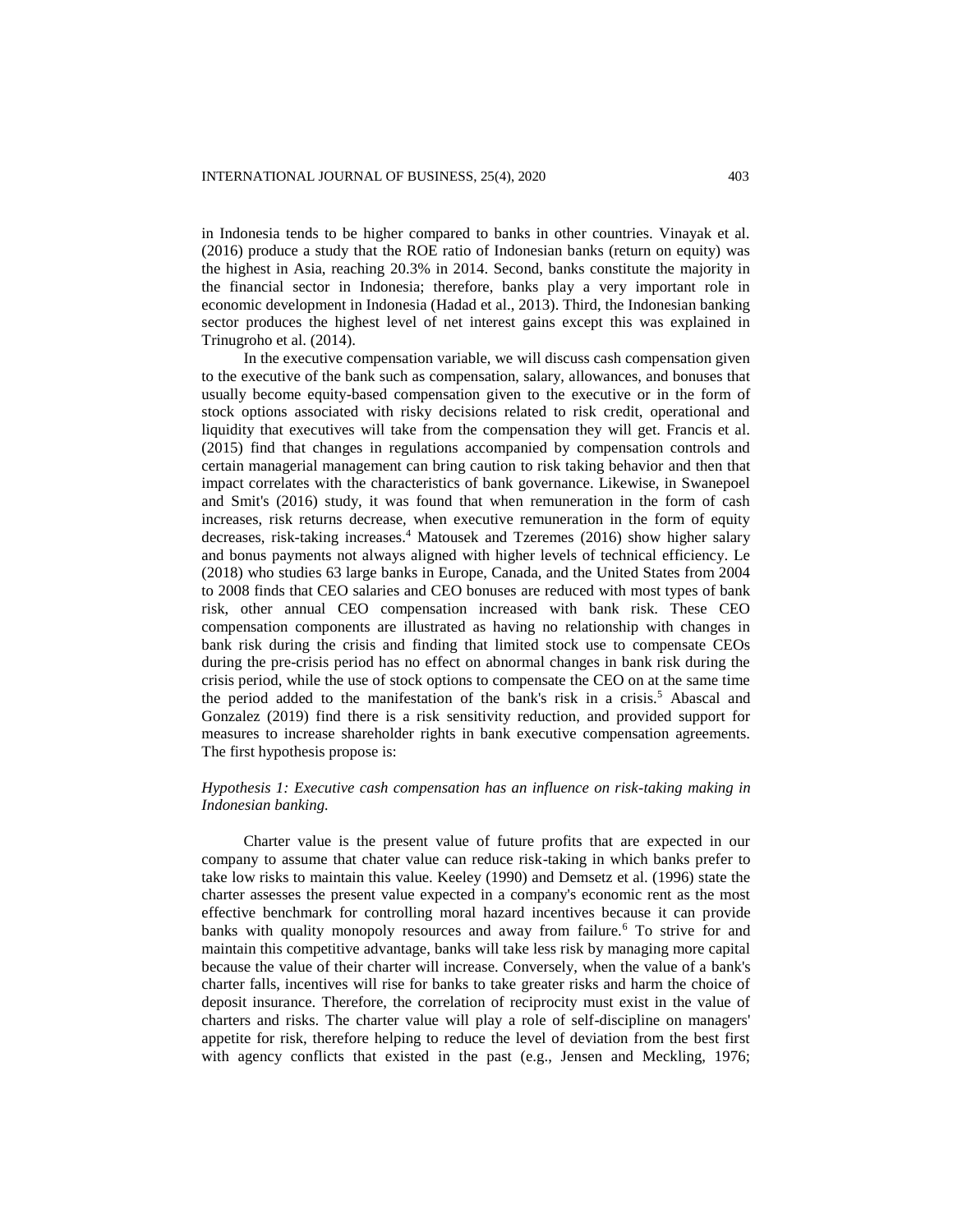Cadenillas et al., 2004; Cadenillas et al., 2007). Jones, Miller, and Yeager (2011) argue that charted value is important in the charge industry because of its performance to reduce moral hazard, but obtaining a value charter has decreased over time, contributing to the added effect on risk taking leading to the subprime financial crisis. Niu (2012) finds a U-shaped relationship because the charter value increased, the first risk reduction decreased and then increased. Lai et al. (2012) discover that moral hazard causes managers to lead to more complex levels of risk than directly chosen levels, the best environment without conflicts of interest with managers and shareholders. The second hypothesis purpose is:

## *Hypothesis 2: Charter Value has an influence on risk-taking making in Indonesian banking.*

In the variable capital requirements, we argue that capital needs have an impact on risk-taking. Gauthier et al. (2012) establish the bank's capital requirements and their risk contribution from the banking system, considering that the risk of the banking system is the contribution of each bank charges as the bank's equity capital is reallocated and is positively correlated with future capital collected by banks and future losses in equity values. Bitar et al. (2016) find the impact of capital requirements on bank performance is more pronounced for bank failures, banks in crisis and banks in countries with good governance. Zhou (2013) examines the impact of capital requirements on systemic risk, which shows that systemic risk in a regulated system can be higher than that of an unregulated system. Miles et al. (2013) find that the changes in the capital may affect financial activity through their effect on the cost of financial intermediation. Uluc and Wielandec (2018) study the impact on risk-taking. Gauthier, Lehar, and Souissi (2012) establish the regulation of capital requirements based on their contribution to the overall risk of the banking system, considering that the risk of the banking system and the risk contribution of each bank charges as the bank's equity capital is reallocated and positively correlated with future capital collected by banks and future losses in equity values. Bitar et al. (2016) and Zhou (2013) examine the impact of imposing capital requirements on systemic risk, shows that it is more pronounced for bank performance on bank performance. The systemic risk in a regulated system can be higher than that of an unregulated system Miles et al. (2013) find that changes in the capital may affect financial activity through their effect on the cost of financial intermediation. Uluc and Wielandec (2018) find that there is a rise from 100 basis points in individual mortgage loans in the case of an individual mortgage loan size. Rahmana et al. (2017) argue that tight capital requirements can be found in banks that has a positive relationship on financial intermediation, while a negative relationship on bank risk-taking variables. Thakor (2019) produces regulators will not like the weaknesses of banks, and then the regulation of credit allocation must be equated with higher capital requirements. In the individual mortgage loan size, this is the third hypothesis of the purpose is:

*Hypothesis 3: capital requirements has an influence on risk-taking making in Indonesian banking*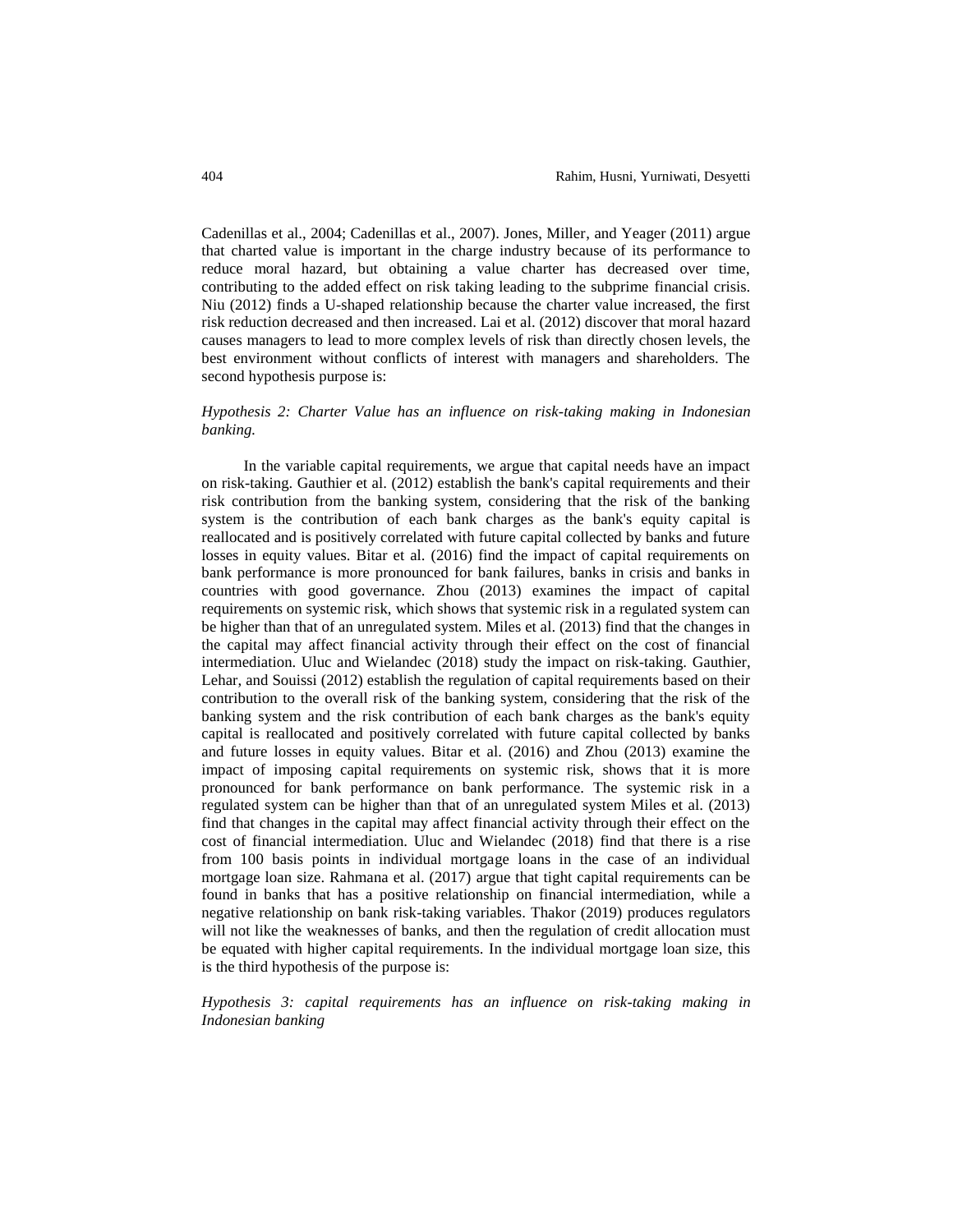### **B. Related Literature**

This paper related to several literature strands. First, it relates to the literature that analyzes the determinants of bank executive compensation. Giving compensation is one of the ways companies align their interests in overcoming agency conflicts between owners and agents and to ensure that managers will act to maximize shareholder wealth (Acrey et al., 2011). The literature also provides partial support in all hypotheses, without completely overriding the entire hypothesis of industrial and commercial companies.<sup>7</sup> The literature that analyzes the relationship between executive compensation and corporate risk-taking, generally results in research that is a relationship in both directions. Companies with high risk-taking opportunities tend to have high-risk sensitivity also on executive salaries (Guay, 1999; Coles et al., 2006; Ge'Czy et al., 2007) and also companies that have greater sensitivity to executives who will pay for the risk and will use risky policies (Agrawal, and Mandelker., 1987; DeFusco et al., 1990; Coles et al., 2006). This literature also indicates that the granting of stock options is associated with higher risk-payment sensitivity and, therefore, will create greater company risk. Various empirical results prove that the sensitivity of payment performance is not related to incentives for risk-taking because it has no impact with risk-taking (Low, 2009; Dong et al., 2010) or may even reduce or reduce it (Guay, 1999; Knopf et al. , 2002; Coles et al., 2006; DeYoung et al., 2013) In addition, several empirical results that prove that executive compensation does not only have a risk-taking effect but also affect various existing company policies such as dividends (Fenn and Liang, 2001 ), investment (Cai and Vijh, 2007) and earnings management (Burns and Kedia, 2006). However, less attention has been diverted to executive compensation at banks, because traditional higher-level regulations concerning banks limit the use of compensation to encourage risk-taking (Bai and Elyasiani, 2013; DeYoung et al., 2013). For the US banking industry in the 1970s and earlier, executive compensation was set to encourage risk-taking because it was in more stringent rules (Smith and Watts, 1992; Houston and James, 1995). This has changed with the deregulation of the industry to expand the reach of investment opportunities of banks. With increased compensation such as equity and the sensitivity of performance payments after this deregulation, shareholders are likely to provide incentives for managers to open up opportunities for higher investment risk returns (Crawford et al., 1995; Hubbard and Palia, 1995; Cun˜at and Guadalupe, 2009; Hagendorff and Vallascas, 2011). A small amount of banking research has identified changes in payment risk sensitivity. From our research, it was found that CEOs pay for risk sensitivity that increased from the late 1990s when US banks were invited to enter into insurance and investment banking activities (e.g., Chen et al., 2006; Bai and Elyasiani., 2013; DeYoung et al., 2013).

Compensation provided by the company is not only in the form of salary, but also bonuses, stock options, severance packages, and compensation based on performance (Faulkender et al., 2010). Therefore, the amount of compensation provided affects executive behavior on investment decisions, funding, and company risks (IMF, 2015). This study examines the impact of cash incentive compensation in the form of salaries, bonuses, many studies have been carried out on executive compensation in relation to risk-taking, including by Cheng and Hong (2010) who examine the relationship between compensation and taking risks using total compensation, namely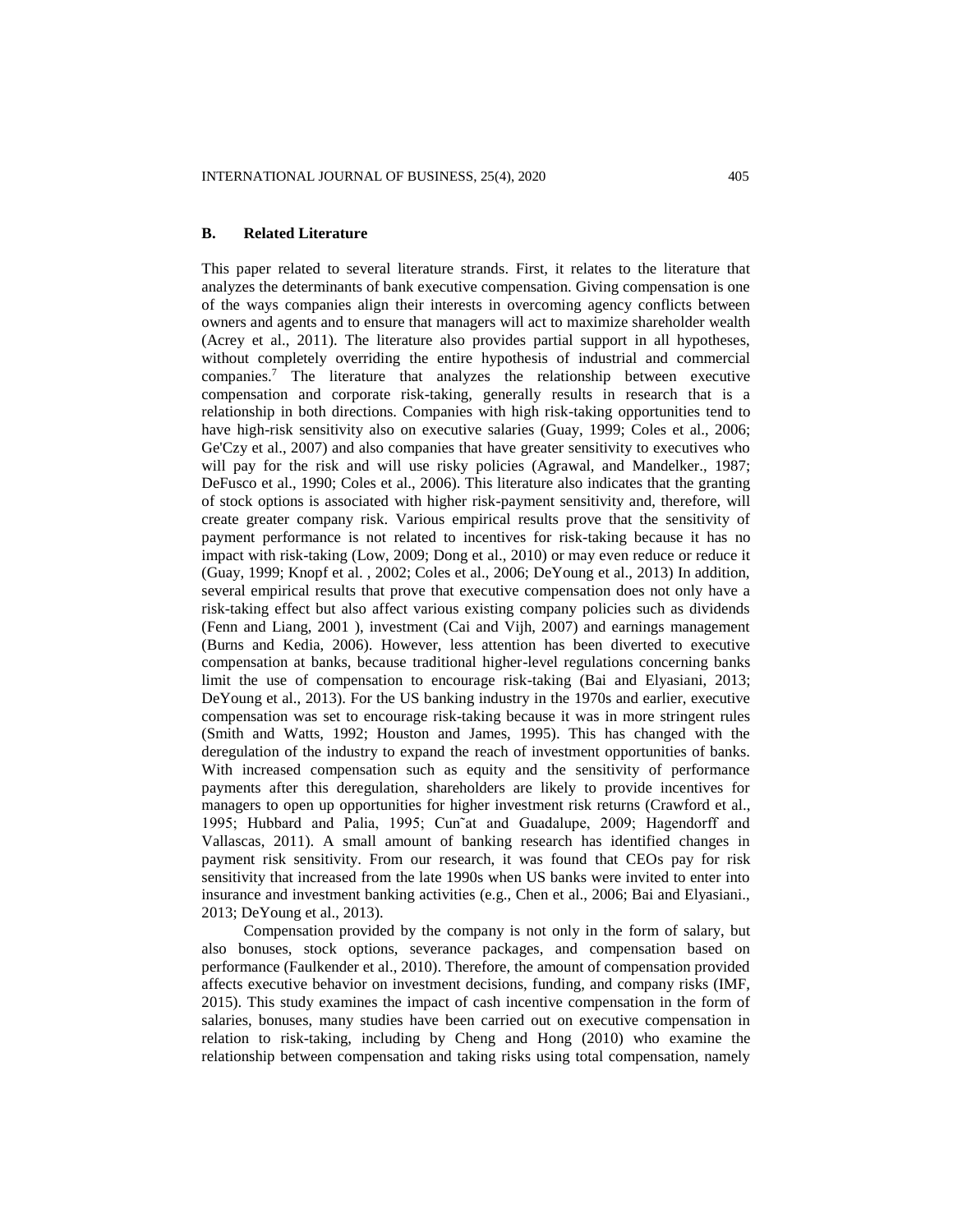the amount salaries, bonuses, value of selected grants, other annual compensation, limited share grants, long-term incentive payments. The results show that compensation has a positive effect on bank risk. This argument is supported by De Muda et al. (2013), Guo et al. (2015), and the IMF (2014), stating that one of the causes of the 2008 financial crisis and was seen as the main cause of non-bank financial problems was the compensation structure for banking executives. A positive relationship between risk and equity-based rewards, which gives an indication of a positive relationship between risk and compensation paid to the CEO (e.g., Brewer et al., 2003; John and Qian, 2003). This finding is supported by Panetta et al. (2009), who identify evidence of a relationship between risk and CEO compensation but this does not take excessive risk, which means that it is still in line with the study of Coles (2004), who sees the positive effect of compensation structures on risk-taking.

On the other hand, Houston and James (1995) find that compensation policies did not encourage risk-taking in the banking industry. However, findings from Balachandran et al. (2011) show that equity-based compensation payments increase the probability of default, while non-equity payments such as cash and bonuses reduce the probability of default. They argue that equity-based compensation tends to encourage risk-taking behavior. Meanwhile, cash incentives based on company performance are considered less risky because they refer to performances and are not based on future market value. In addition, the findings of Chen et al. (1998) show that there is an inverse relationship between compensation and risk-taking that supports Smith and Stulz (1985) argue about avoiding the risk that higher ownership bonuses that can be obtained by executives will increase risk aversion or unwillingness to take risks. In addition, the results of this study are also consistent with John et al. (2000), and Palia and Porter (2004), which prove that increasing compensation with a certain amount for executives will reduce risk.

Risk-taking can be measured in various ways. According to Basel Standard II, there are several alternatives to measure banking risk that are in line with the bank's risk profile (Goyal, 2010). Bank Indonesia (2013) uses eight types of assessment of alternative risk profiles that must be managed and reported by banks in Indonesia. They are credit risk assessment, operational risk, market risk, liquidity risk, compliance risk strategic risk, legal risk, and reputation risk. Adopting Basel II and Bank Indonesia Standards (2013), this study focuses more on credit risk, liquidity risk, and operational risk that reflects non-performing loans, the ability of banks to meet short-term obligations, and measure how much operating costs are used in companies (Bank Indonesia, 2003).

Compensation given at a certain level for executives encourages them to try to meet the set targets, so compensation can be secured, but they will target the risk for each decision that will be made by the executive. Therefore, to overcome this problem, the ability of banks to generate profits in future cash flows (charter value) is needed. Charter value is the present value of a bank's future profit. This value is based on the bank's authority in doing business, market structure, and human resources (Fisher et al., 2001). This is cited in some literature where the value of charter is the result of imperfect competition and imperfect bad credit. When competition is low, banks set higher lending costs, encouraging them to do more risk-taking so that the risk of failure can improve. When competition between banks is high, they charge lower borrowing costs and are forced to have a reduced income because they need to cover losses from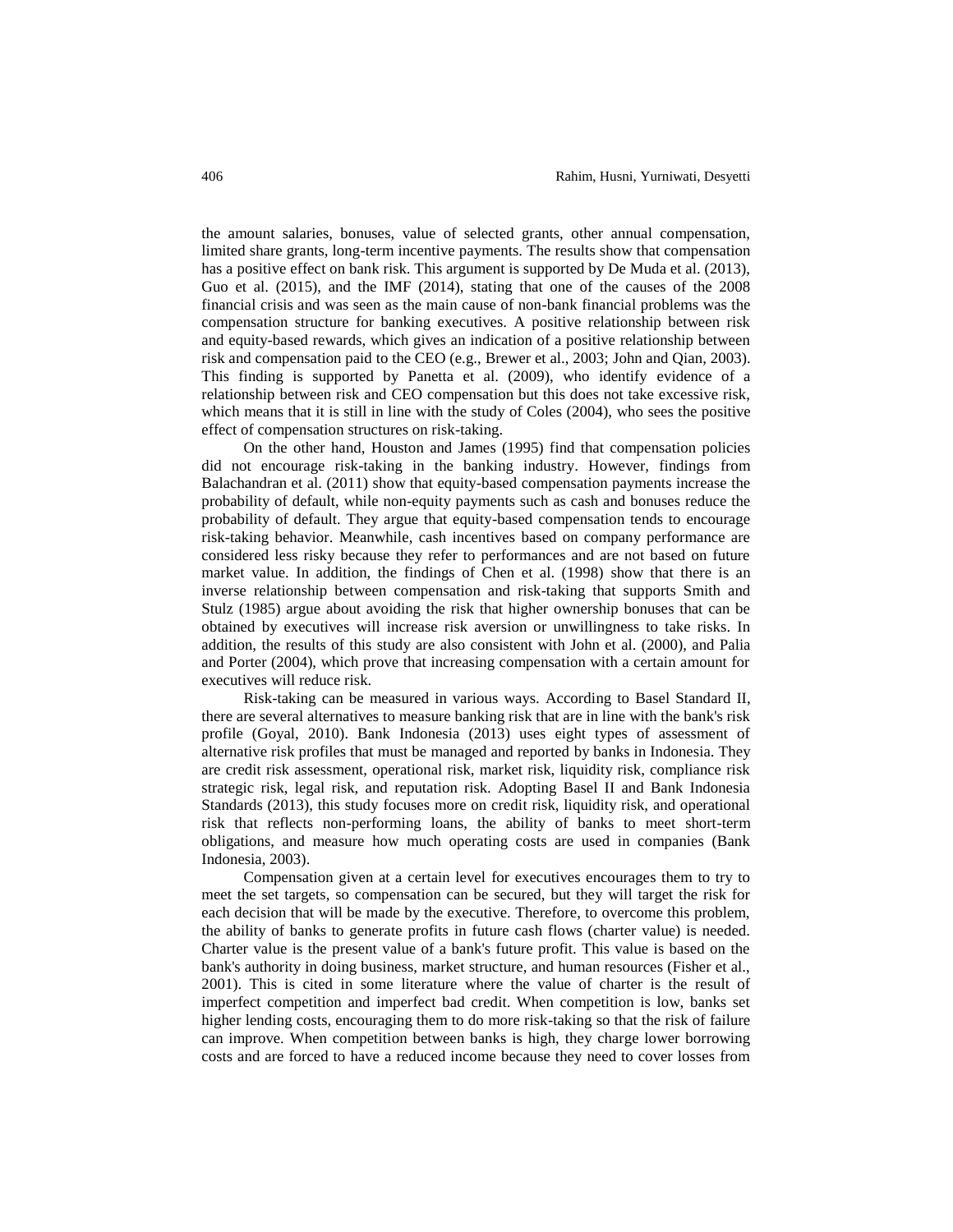bad credit, so the risk of failure is high (Repullo, 2004; Boyd and Nicolo, 2005; Mierra and Repullo, 2010).

Niu (2012) explains that banks will be very careful about taking risks as a result of increasing the value of the charter, but to a certain extent, they will increase risktaking. Therefore, banks will provide more capital than regulators need to limit exposure to large risk debtors. Capital acts as a buffer against possible losses in addition to functioning as the main source of financing for operational activities. This is the main focus of the bank supervision authority (Bank Indonesia, 2013). The supervisory authority sets a minimum amount of capital that must be guaranteed by the bank by issuing requirements regarding minimum capital. This requirement fulfillment can be considered as one component of the assessment of bank supervision reflected in the fulfillment of the capital adequacy ratio (Financial Services Authority, 2014; Stiroh and Rumble, 2005; Lepetit et al., 2008; Distinguin et al., 2010) find that capital requirements have a significant positive effect on risk. However, the higher the capital needs ratio means the better the ability of banks to cover risks because they have large capital reserves. Banks that have a high level of capital adequacy will be encouraged to take risks and provide loans to high-risk borrowers (Swamy, 2014).

## **III. RESEARCH METHOD**

The unit of analysis of this study was the banks. The population was publicly-listed companies whose shares were listed on the IDX. The 12-year research period began before the global financial crisis in 2006 to 2017, involving 28 banks with 336 observations. In particular, the financial sector in Indonesia has determined the grouping of different sizes of bank core capital that the regulator has set, $8$  but we do not follow bank groupings here only focus on analyzing cash compensation, charter value and Capital Requirements on risk-taking in all banking categories.

The analysis of PLS model selection was conducted with a fixed-effects model (FEM) and then between the FEM and REM models could be seen in the Chow test and Hausman test results. For NPL and LDR, the result of the Chow test showed that Prob  $= 0.1000$  for cross-section F, which is higher than 0.05, thus H0 is accepted. Therefore, it can be concluded that with a 95% confidence level, the common effects model is better than the panel model. As for OR, the Chow test result showed that  $Prob = 0.0000$ for cross-section F, which is less than 0.05, thus H0 is rejected. Therefore, it can be concluded that with a 95% confidence level, the panel model is better than the common effects model. Then the Hausman test was conducted, resulting in Prob  $= 0.0306$  for random cross-section, which is smaller than 0.05. The decision is to accept H0 so that it can be concluded that with a confidence level of 95%, the random-effects model is better than the fixed effects model.

The panel data regression equation is as follows:

$$
RiskTake_{it} = \alpha_{oit} + \beta_1Comp_{it} + \beta_2CVe_{it} + \beta_3CR_{it} + \beta_5Ag_{it} + \beta_6CAP_{it} + \beta_7Size_{it} - \beta_8ROA_{it} + HHI_{it} + e_{it}
$$
\n(1)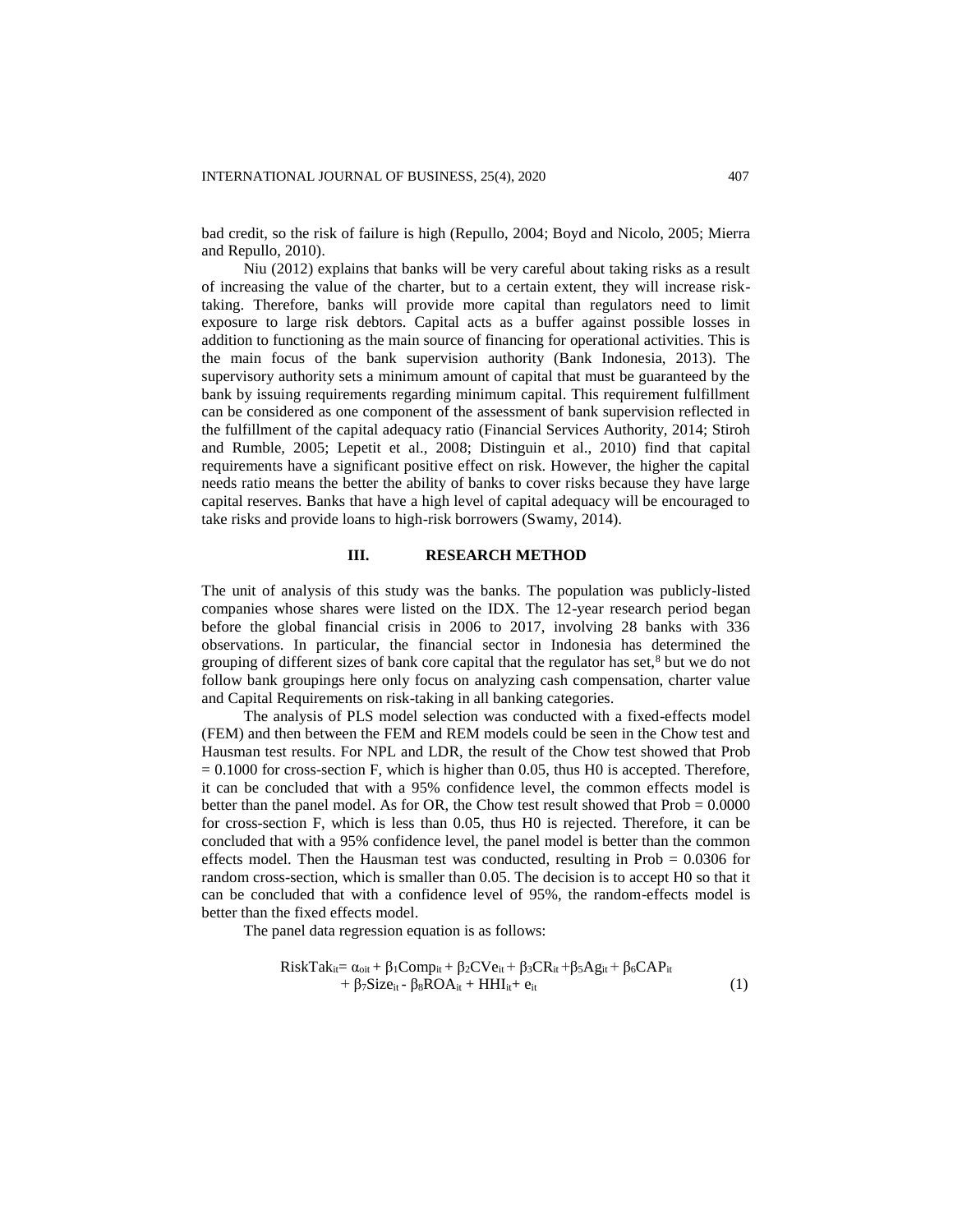## 408 Rahim, Husni, Yurniwati, Desyetti

| Profile of sample banks in Indonesian mean and standard deviation |            |            |               |          |          |           |           |          |           |            |          |
|-------------------------------------------------------------------|------------|------------|---------------|----------|----------|-----------|-----------|----------|-----------|------------|----------|
|                                                                   | <b>NPL</b> | <b>LDR</b> | <b>OPRISK</b> | Comp     | CV       | <b>CR</b> | Age       | Cap      | Size      | <b>ROE</b> | HHI      |
| <b>BBRI</b>                                                       | 0.0233     | 2.0115     | 0.0099        | 24.3788  | 0.1354   | 3.9990    | 0.3245    | 33.8463  | $-0.6104$ | 0.0167     | 0.6120   |
|                                                                   | (0.0136)   | (0.1650)   | (0.0069)      | (0.8054) | (0.0433) | (0.0353)  | (0.0822)  | (0.6504) | (0.1478)  | (0.0108)   | (0.0535) |
| <b>BBTN</b>                                                       | 0.0331     | 1.8614     | 0.0178        | 23.4677  | 0.1151   | 3.9539    | 0.0999    | 32.2814  | 1.0284    | 0.0427     | 0.7034   |
|                                                                   | (0.0048)   | (0.2731)   | (0.0054)      | (0.5231) | (0.0314) | (0.0337)  | (0.0280)  | (0.5631) | (0.2434)  | (0.0154)   | (0.0530) |
| <b>BMRI</b>                                                       | 0.0543     | 2.0010     | 0.0159        | 24.5639  | 0.1318   | 3.9638    | 0.1924    | 33.9830  | 0.1497    | 0.0211     | 1.1046   |
|                                                                   | (0.0632)   | (0.7915)   | (0.0084)      | (0.9476) | (0.0229) | (0.0204)  | (0.0536)  | (0.4859) | (0.1133)  | (0.0091)   | (0.1200) |
| <b>BBNI</b>                                                       | 0.0386     | 2.4478     | 0.0218        | 23.9378  | 0.1195   | 3.9917    | 0.1653    | 33.4053  | $-0.5592$ | 0.0285     | 0.5742   |
|                                                                   | (0.0288)   | (0.8544)   | (0.0096)      | (0.9182) | (0.0325) | (0.0281)  | (0.0680)  | (0.4737) | (0.1182)  | (0.0104)   | (0.0812) |
| <b>BACA</b>                                                       | 0.0132     | 0.8038     | 0.0309        | 21.3444  | 0.1954   | 3.9248    | 0.0788    | 29.1297  | 1.9880    | 0.1495     | 0.1424   |
|                                                                   | (0.0092)   | (0.2326)   | (0.0169)      | (0.4777) | (0.0192) | (0.0319)  | (0.0217)  | (0.6940) | (0.6538)  | (0.1169)   | (0.0621) |
| <b>BBCA</b>                                                       | 0.0077     | 2.6885     | 0.0137        | 24.5404  | 0.1425   | 3.9711    | 0.2654    | 33.5956  | $-0.0566$ | 0.0044     | 0.1293   |
|                                                                   | (0.0039)   | (0.8114)   | (0.0056)      | (0.6287) | (0.0503) | (0.0405)  | (0.0360)  | (0.4693) | (0.0458)  | (0.0021)   | (0.0067) |
| <b>BBKP</b>                                                       | 0.0325     | 1.3204     | 0.0135        | 23.2538  | 0.1482   | 3.9018    | 0.1299    | 31.6803  | $-0.7704$ | 0.0195     | 0.2053   |
|                                                                   | (0.0065)   | (0.1459)   | (0.0049)      | (0.8129) | (0.0264) | (0.0644)  | (0.0616)  | (0.4502) | (0.5791)  | (0.0076)   | (0.0119) |
| <b>BBNP</b>                                                       | 0.0249     | 2.6215     | 0.0052        | 22.1037  | 0.1242   | 3.9536    | 0.2958    | 29.4333  | $-1.2483$ | 0.0389     | 0.2608   |
|                                                                   | (0.0199)   | (0.5220)   | (0.0017)      | (0.6421) | (0.0302) | (0.0425)  | (0.0143)  | (0.4060) | (0.1134)  | (0.0062)   | (0.0108) |
| <b>BCIC</b>                                                       | 0.1397     | 0.8942     | 0.0138        | 22.3480  | 0.1387   | 3.8833    | $-0.7736$ | 30.1741  | 0.5039    | 0.6576     | 0.2356   |
|                                                                   | (0.0255)   | (0.2780)   | (0.0048)      | (0.5506) | (0.0407) | (0.0241)  | (0.1839)  | (0.3308) | (0.0978)  | (0.2996)   | (0.0112) |
| <b>BDMN</b>                                                       | 0.0284     | 1.5372     | 0.0147        | 23.8402  | 0.1421   | 3.8749    | 0.2029    | 32.5238  | $-0.9498$ | 0.0390     | 0.1882   |
|                                                                   | (0.0081)   | (0.2932)   | (0.0023)      | (0.1322) | (0.0223) | (0.0843)  | (0.0484)  | (0.2984) | (0.6676)  | (0.0067)   | (0.0450) |
| <b>BEKS</b>                                                       | 0.1389     | 0.8937     | 0.0445        | 21.4204  | 0.1633   | 3.9635    | $-0.2885$ | 28.9229  | 0.7080    | 0.1656     | 0.2539   |
|                                                                   | (0.0331)   | (0.0107)   | (0.0306)      | (0.8580) | (0.0413) | (0.0325)  | (0.1413)  | (0.8399) | (0.1715)  | (0.1194)   | (0.0968) |
| <b>BKSW</b>                                                       | 0.0331     | 1.1960     | 0.0127        | 21.2768  | 0.1424   | 3.7838    | $-0.0310$ | 29.4625  | 1.0007    | 0.1112     | 0.1627   |
|                                                                   | (0.0262)   | (0.0337)   | (0.0069)      | (0.8407) | (0.0661) | (0.0290)  | (0.0281)  | (0.7919) | (0.1104)  | (0.0630)   | (0.0843) |
| <b>BNBA</b>                                                       | 0.0140     | 0.9676     | 0.0598        | 20.9313  | 0.1573   | 3.9856    | 0.1232    | 28.8776  | $-0.3501$ | 0.0745     | 0.0442   |
|                                                                   | (0.0082)   | (0.0196)   | (0.0303)      | (0.6430) | (0.0530) | (0.0235)  | (0.0238)  | (0.5149) | (0.1349)  | (0.0353)   | (0.0019) |
| <b>BNGA</b>                                                       | 0.0308     | 1.6536     | 0.0127        | 23.3697  | 0.1124   | 3.9000    | 0.1346    | 32.7135  | $-0.3883$ | 0.0095     | 0.1991   |
|                                                                   | (0.0065)   | (0.2131)   | (0.0044)      | (0.1433) | (0.0044) | (0.0235)  | (0.0593)  | (0.4272) | (0.1886)  | (0.0031)   | (0.0536) |
| <b>BNII</b>                                                       | 0.0277     | 1.4114     | 0.0115        | 23.1694  | 0.1254   | 3.9165    | 0.0802    | 32.2139  | 0.4380    | 0.0382     | 0.1240   |
|                                                                   | (0.0070)   | (0.1630)   | (0.0031)      | (0.0976) | (0.0227) | (0.0319)  | (0.0355)  | (0.4710) | (0.0883)  | (0.0159)   | (0.0510) |
| <b>BNLI</b>                                                       | 0.0265     | 1.4967     | 0.0166        | 23.1343  | 0.1262   | 3.9471    | 0.0284    | 32.1953  | 0.5989    | 0.0197     | 0.1776   |
|                                                                   | (0.0219)   | (0.1628)   | (0.0018)      | (0.1197) | (0.0120) | (0.0438)  | (0.0127)  | (0.6097) | (0.2310)  | (0.0087)   | (0.0327) |
| <b>BSWD</b>                                                       | 0.0398     | 1.0746     | 0.0142        | 20.6430  | 0.1489   | 3.9456    | 0.0094    | 28.5209  | 2.3287    | 0.0704     | 0.1135   |
|                                                                   | (0.0130)   | (0.4777)   | (0.0094)      | (0.3682) | (0.0331) | (0.0424)  | (0.0038)  | (0.6339) | (0.8668)  | (0.0316)   | (0.0019) |

**Table 1**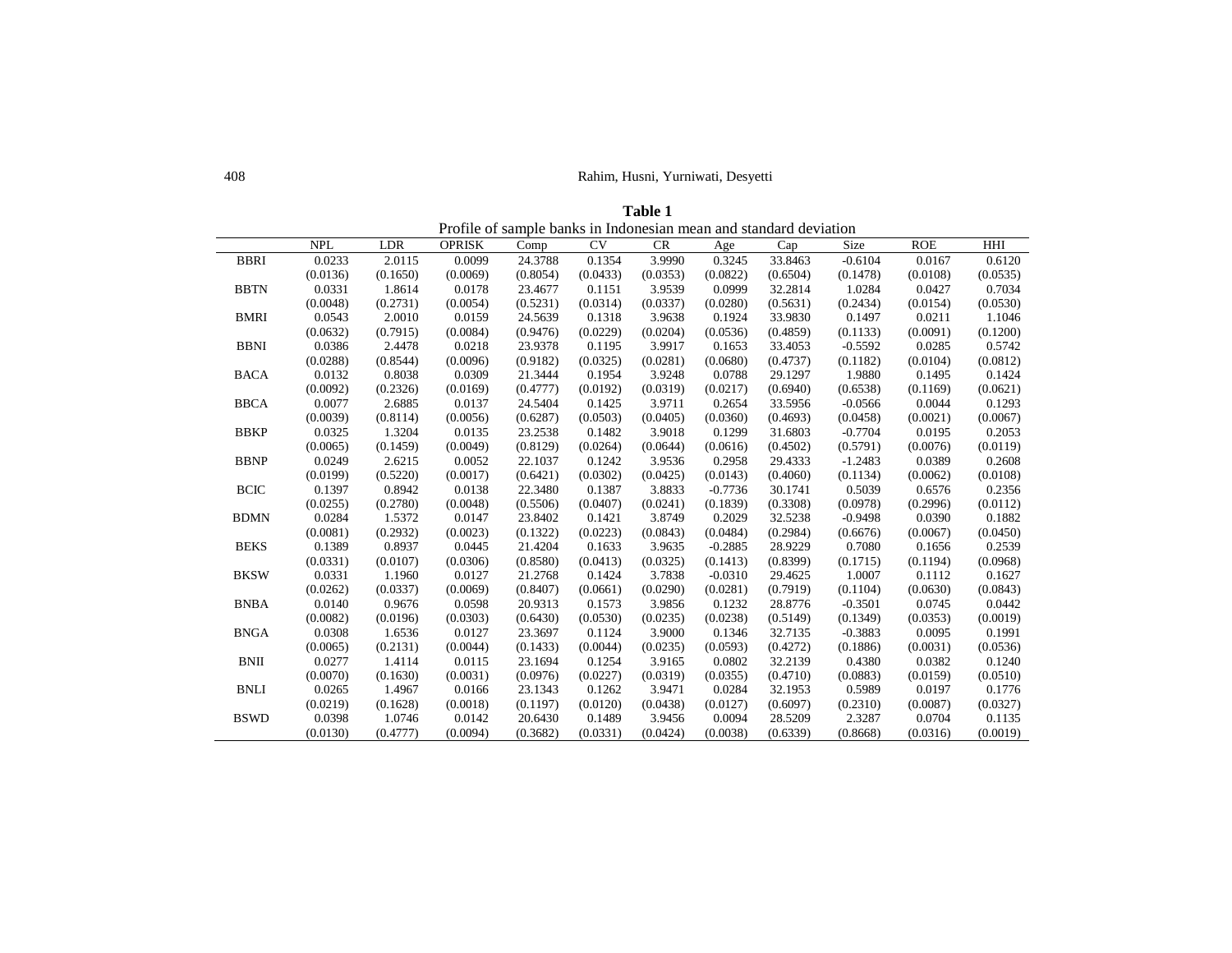INTERNATIONAL JOURNAL OF BUSINESS, 25(4), 2020 409

|             | <b>NPL</b> | <b>LDR</b> | <b>OPRISK</b> | Comp     | <b>CV</b> | <b>CR</b> | Age       | Cap      | <b>Size</b> | ROE      | HHI      |
|-------------|------------|------------|---------------|----------|-----------|-----------|-----------|----------|-------------|----------|----------|
| <b>BTPN</b> | 0.0087     | 1.1153     | 0.0156        | 23.4718  | 0.1088    | 3.9297    | 0.2527    | 31.2497  | $-0.0402$   | 0.0041   | 0.2018   |
|             | (0.0056)   | (0.1190)   | (0.0060)      | (0.2573) | (0.0100)  | (0.0321)  | (0.0580)  | (0.9253) | (0.0395)    | (0.0012) | (0.0411) |
| <b>BVIC</b> | 0.0378     | 0.7226     | 0.0181        | 21.0285  | 0.1322    | 3.9345    | 0.0860    | 30.1055  | 0.5024      | 0.0441   | 0.0816   |
|             | (0.0220)   | (0.0134)   | (0.0058)      | (1.4865) | (0.0351)  | (0.0364)  | (0.0418)  | (0.7335) | (0.1364)    | (0.0133) | (0.0338) |
| <b>INPC</b> | 0.0316     | 1.0708     | 0.0288        | 23.5691  | 0.0835    | 3.9604    | 0.0406    | 30.5436  | 1.3343      | 0.0595   | 0.1910   |
|             | (0.0160)   | (0.0814)   | (0.0048)      | (0.1797) | (0.0093)  | (0.0312)  | (0.0260)  | (0.3232) | (0.8125)    | (0.0082) | (0.0391) |
| <b>MAYA</b> | 0.0206     | 1.0690     | 0.0332        | 23.5883  | 0.1229    | 3.9437    | 0.1129    | 37.4012  | 0.6209      | 0.0419   | 0.2173   |
|             | (0.0158)   | (0.0155)   | (0.0046)      | (0.4700) | (0.0264)  | (0.0306)  | (0.0342)  | (0.3892) | (0.4560)    | (0.0291) | (0.0915) |
| <b>MCOR</b> | 0.0251     | 0.9396     | 0.0295        | 21.4337  | 0.1460    | 3.9114    | 0.0505    | 29.2665  | 1.3572      | 0.0963   | 0.1126   |
|             | (0.0164)   | (0.1845)   | (0.0014)      | (0.4683) | (0.0774)  | (0.0372)  | (0.0435)  | (0.8447) | (0.4660)    | (0.0323) | (0.0597) |
| <b>MEGA</b> | 0.0189     | 1.4207     | 0.0403        | 23.7643  | 0.1073    | 3.9761    | 0.1406    | 31.6100  | $-0.2172$   | 0.0374   | 0.0512   |
|             | (0.0073)   | (0.7058)   | (0.0028)      | (0.3747) | (0.0335)  | (0.0303)  | (0.0471)  | (0.3345) | (0.2043)    | (0.0118) | (0.0140) |
| <b>NISP</b> | 0.0184     | 1.6142     | 0.0168        | 23.3560  | 0.1144    | 3.9215    | 0.1143    | 31.8110  | $-0.4970$   | 0.0160   | 0.1450   |
|             | (0.0077)   | (0.2471)   | (0.0064)      | (0.4270) | (0.0130)  | (0.0310)  | (0.0193)  | (0.6342) | (0.3862)    | (0.0053) | (0.0543) |
| <b>PNBN</b> | 0.0334     | 1.6435     | 0.0274        | 21.9470  | 0.1328    | 3.9653    | 0.1336    | 32.3677  | $-0.3014$   | 0.0227   | 0.0871   |
|             | (0.0167)   | (0.3478)   | (0.0041)      | (0.7920) | (0.0235)  | (0.0230)  | (0.0271)  | (0.5585) | (0.1043)    | (0.0122) | (0.0618) |
| <b>SDRA</b> | 0.0172     | 1.1762     | 0.0180        | 20.3959  | 0.1323    | 3.9317    | 0.1553    | 29.3924  | 0.1764      | 0.0560   | 0.2306   |
|             | (0.0044)   | (0.2627)   | (0.0022)      | (0.3388) | (0.0357)  | (0.0188)  | (0.0346)  | (0.8354) | (0.0843)    | (0.0379) | (0.0490) |
| <b>AGRO</b> | 0.0425     | 1.0247     | 0.0090        | 21.9785  | 0.1526    | 3.9618    | 0.0554    | 29.2003  | 1.0314      | 0.1093   | 0.1823   |
|             | (0.0379)   | (0.0897)   | (0.0084)      | (0.8255) | (0.0233)  | (0.0350)  | (0.0491)  | (0.6054) | (0.1271)    | (0.0223) | (0.0669) |
| <b>BABP</b> | 0.0525     | 1.0562     | 0.0064        | 21.7383  | 0.1205    | 3.9076    | $-0.0723$ | 29.7354  | 0.9472      | 0.1103   | 0.1894   |
|             | (0.0132)   | (0.1321)   | (0.0039)      | (0.5569) | (0.0218)  | (0.0777)  | (0.0474)  | (0.2732) | (0.1274)    | (0.0456) | (0.0548) |

Notes: Table 1 describes mean and standard deviation of 28 banks in the sample that has passed all banks in Indonesia, information obtained from www.idx.co.id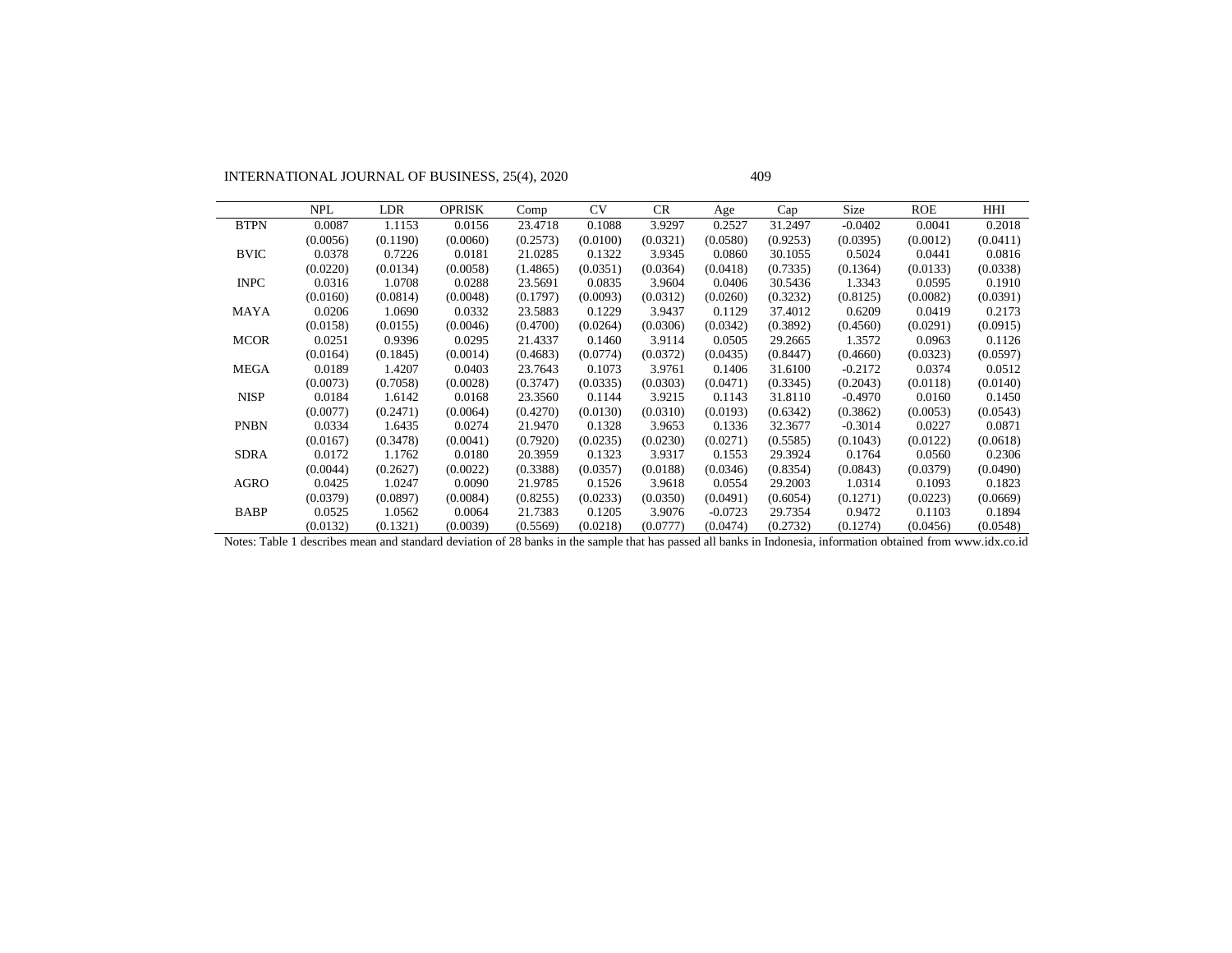## **A. Data Acquisition Method**

The data used in this study is secondary data. The acquisition method used for secondary data was the documentation method. Some data were obtained from the financial statements published in the company. The descriptive statistical analysis shown in Table 1 illustrates company-specific variables, namely risk-taking (NPL, LDR, and OR), cash compensation, charter value, capital requirements, and company control variables, namely the age of executives, capitalization, firm size, company profit, and competition.

| Table 2                |
|------------------------|
| Descriptive statistics |

|           |         | OPRI |                                                                       |  |  |              |       |       |
|-----------|---------|------|-----------------------------------------------------------------------|--|--|--------------|-------|-------|
|           | NPL LDR | SK - | COMP CV CR AGE CAP                                                    |  |  | SIZE ROE HHI |       |       |
| Mean      |         |      | 0.036 1.419 0.020 22.647 0.133 3.936 51.274 31.270 31.267 0.057 0.250 |  |  |              |       |       |
| Median    |         |      | 0.034 1.320 0.017 23.134 0.132 3.948 52.000 30.273 31.178 0.042 0.105 |  |  |              |       |       |
| Maximum   |         |      | 0.031 1.320 0.017 23.134 0.163 3.678 58.000 31.273 38.853 0.042 1.105 |  |  |              |       |       |
| Minimum   |         |      | 0.031 1.320 0.017 23.134 0.132 3.038 41.000 -13.03 26.758 0.001 0.044 |  |  |              |       |       |
| Std. Dev. |         |      | 0.049 0.819 0.017 0.8385 0.090 0.948 0.838 0.041                      |  |  | 0.934        | 0.033 | 0.130 |
|           |         |      |                                                                       |  |  |              |       |       |

Notes: Table 2 represents the parameter coefficients of the descriptive statistic results, maximum, minimum, mean, median, and standard deviation. NPL is the percentage of bank's non-performing loans, LDR is the loan-to-deposit ratio, OPRISK is the operational cost to operational income ratio.COMP is the compensation in cash for the executive, CVis the equity to paid-in capital ratio, CR is the equity to risk-weighted assets ratio. AGE is the average age of executive, CAP is the equity to total assets ratio. SIZE is the natural logarithm of total assets, ROA is the net income to assets ratio. HHI is theHerfindahl-Hirschman Index.

Table 3 explain the correlation matrix. From the correlation matrix, it is depicted that compensation, charter value, age, capitalization and profitability (ROA) is negatively correlated with the risk-taking (NPL, LDR, and OR). This indicates the fact that whenever there is an increase in these variables it will decrease the risk-taking of banks. Table 3 shows also the results of the correlation test between the variables of the study, the correlation value between independent variables signify that there are no symptoms of multicollinearity. This can be seen from the correlation between the independent variables <08.

| Table 3     |            |          |          |             |                   |           |          |            |             |            |
|-------------|------------|----------|----------|-------------|-------------------|-----------|----------|------------|-------------|------------|
|             |            |          |          |             | Collinearity test |           |          |            |             |            |
|             | <b>NPL</b> | LDR      | 0R       | <b>COMP</b> | CV                | <b>CR</b> | AGE      | <b>CAP</b> | <b>SIZE</b> | <b>ROE</b> |
| <b>NPL</b>  | 1.000      |          |          |             |                   |           |          |            |             |            |
| <b>LDR</b>  | 0.156      | 1.000    |          |             |                   |           |          |            |             |            |
| <b>OR</b>   | $-0.283$   | $-0.057$ | 1.000    |             |                   |           |          |            |             |            |
| <b>COMP</b> | $-0.194$   | $-0.067$ | $-0.236$ | 1.000       |                   |           |          |            |             |            |
| <b>CV</b>   | $-0.185$   | $-0.102$ | $-0.079$ | 0.289       | 1.000             |           |          |            |             |            |
| <b>CR</b>   | 0.086      | 0.080    | 0.088    | $-0.218$    | $-0.123$          | 1.000     |          |            |             |            |
| AGE         | $-0.252$   | $-0.246$ | $-0.076$ | 0.202       | $-0.049$          | $-0.011$  | 1.000    |            |             |            |
| CAP         | $-0.151$   | 0.231    | 0.127    | 0.066       | 0.171             | $-0.131$  | $-0.024$ | 1.000      |             |            |
| <b>SIZE</b> | 0.331      | 0.096    | 0.141    | 0.065       | 0.065             | $-0.031$  | 0.121    | $-0.103$   | 1.000       |            |
| <b>ROE</b>  | $-0.166$   | $-0.322$ | $-0.168$ | 0.332       | 0.376             | $-0.197$  | 0.187    | 0.094      | 0.117       | 1.000      |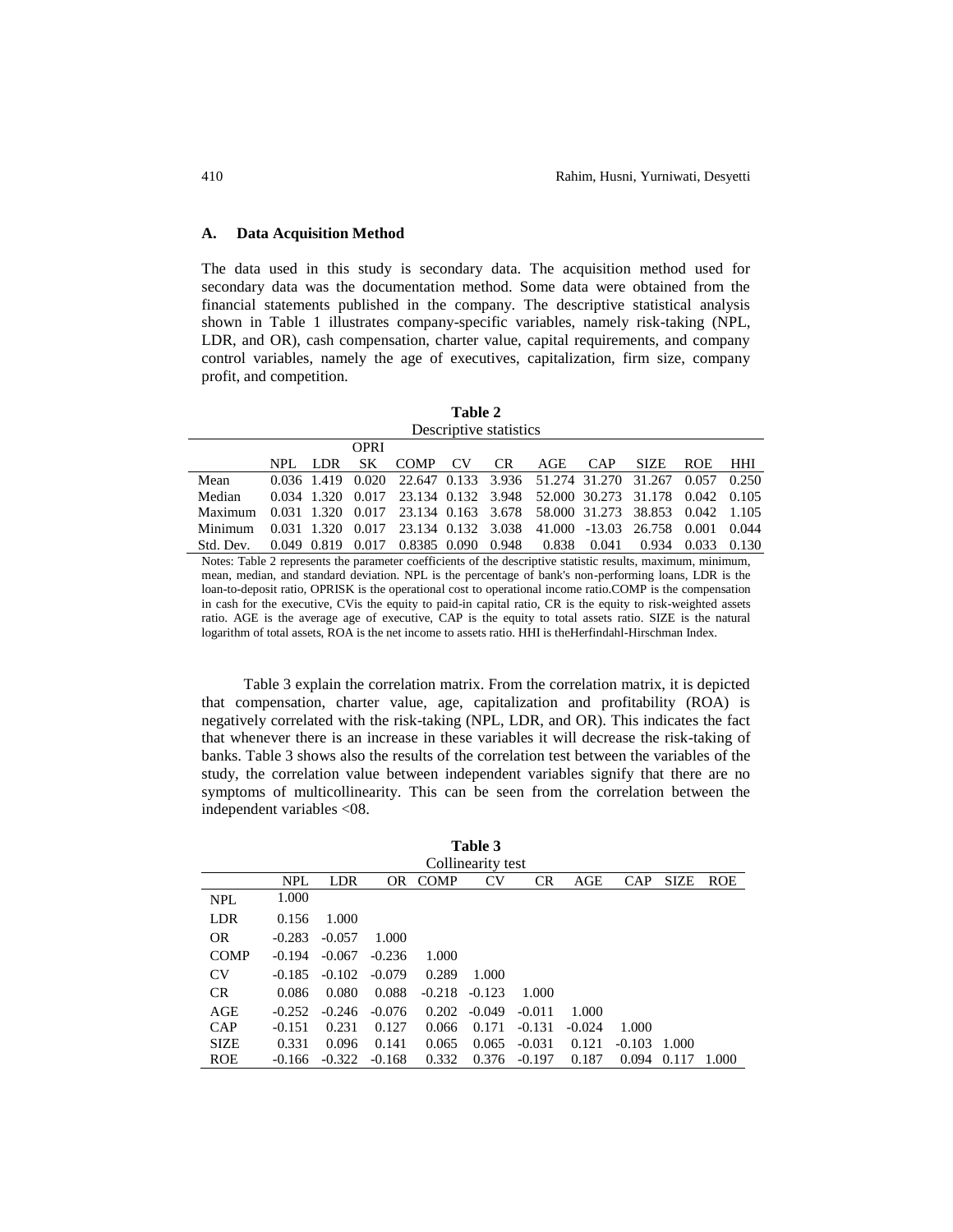### **IV. RESULTS AND DISCUSSION**

Table 4 presents the results of multiple linear regression tests with PLS and REM. Of course, In addition to the main variables, many company-specific factors can explain bank risk-taking such as age, capitalization, size, profitability, and competition. The results of estimation and statistical models show a significant impact of compensation, charter value, executive age, capitalization, ROE, size, and HHI on risk-taking. At the same time, the capital requirement variable does not affect risk-taking.

| DI<br>٦,<br>п<br>н |  |
|--------------------|--|
|--------------------|--|

Regression results of cash compensation, carter value, and capital requirement on risktaking

|                 |              | такшу       |              |
|-----------------|--------------|-------------|--------------|
|                 | <b>PLS</b>   |             | RE           |
|                 | <b>NPL</b>   | <b>LDR</b>  | <b>OR</b>    |
|                 | Coefficient  | Coefficient | Coefficient  |
|                 | (Std Error)  | (Std Error) | (Std Error)  |
| <b>CONSTANT</b> | $0.0311***$  | $0.0562**$  | $0.0127*$    |
|                 | (0.0549)     | (0.0163)    | (0.0215)     |
| COMP.           | $-0.0040**$  | $-0.1403$   | $-0.0026**$  |
|                 | (0.0023)     | (0.0688)    | (0.0007)     |
| CV              | $-0.0031**$  | $-0.0446**$ | $-0.0025***$ |
|                 | (0.0011)     | (0.0324)    | (0.0035)     |
| CR              | 0.0488       | 0.0369      | 0.0245       |
|                 | (0.0516)     | (0.0539)    | (0.0160)     |
| AGE             | $-0.0016**$  | $-0.0470**$ | $-0.0016**$  |
|                 | (0.0080)     | (0.0238)    | (0.0003)     |
| CAP             | $-0.0256***$ | $-0.0677*$  | $-0.0020**$  |
|                 | (0.0030)     | (0.0891)    | (0.0009)     |
| <b>SIZE</b>     | $0.0008*$    | $0.0248**$  | $0.0007***$  |
|                 | (0.0016)     | (0.0467)    | (0.0003)     |
| <b>ROA</b>      | $-0.1413***$ | $-0.5632**$ | $-0.0043**$  |
|                 | (0.0170)     | (0.5072)    | (0.0075)     |
| HHI             | $-0.1003**$  | $-0.1397$   | $-0.0476***$ |
|                 | (0.0345)     | 0.1024      | 0.0238       |
| Adjusted $R^2$  | 0.3512       | 0.4769      | 0.4196       |
| No. of Obs      | 360          | 360         | 360          |
| Firm-Year       |              |             |              |

Notes: This table presents the parameter coefficients of the panel data regression results with the PLS and Random models. NPL is the percentage of the bank's non-performing loans., LDR is the loan-to-deposit ratio, OR is operational risk. COMP is the compensation in cash for the executive, CVis the equity to paid-in capital ratio, CR is the equity to risk-weighted assets ratio, AGE is the average age of executive. CAP is the equity to total assets ratio. SIZE is the natural logarithm of total assets, ROA is the net income to assets ratio. HHI the Herfindahl-Hirschman Index. Denotes.\*\*\* statistical significance at the 1% level, \*\* statistical significance at the 5% level, and \* statistical significance at the 10% level.

The results of the executive compensation test have a negative effect on nonperforming loans and operational risk. However, the influence of executive compensation on the loan-to-deposit ratio is not significant. These results indicate that a higher amount of executive compensation helps reduce the risk of non-performing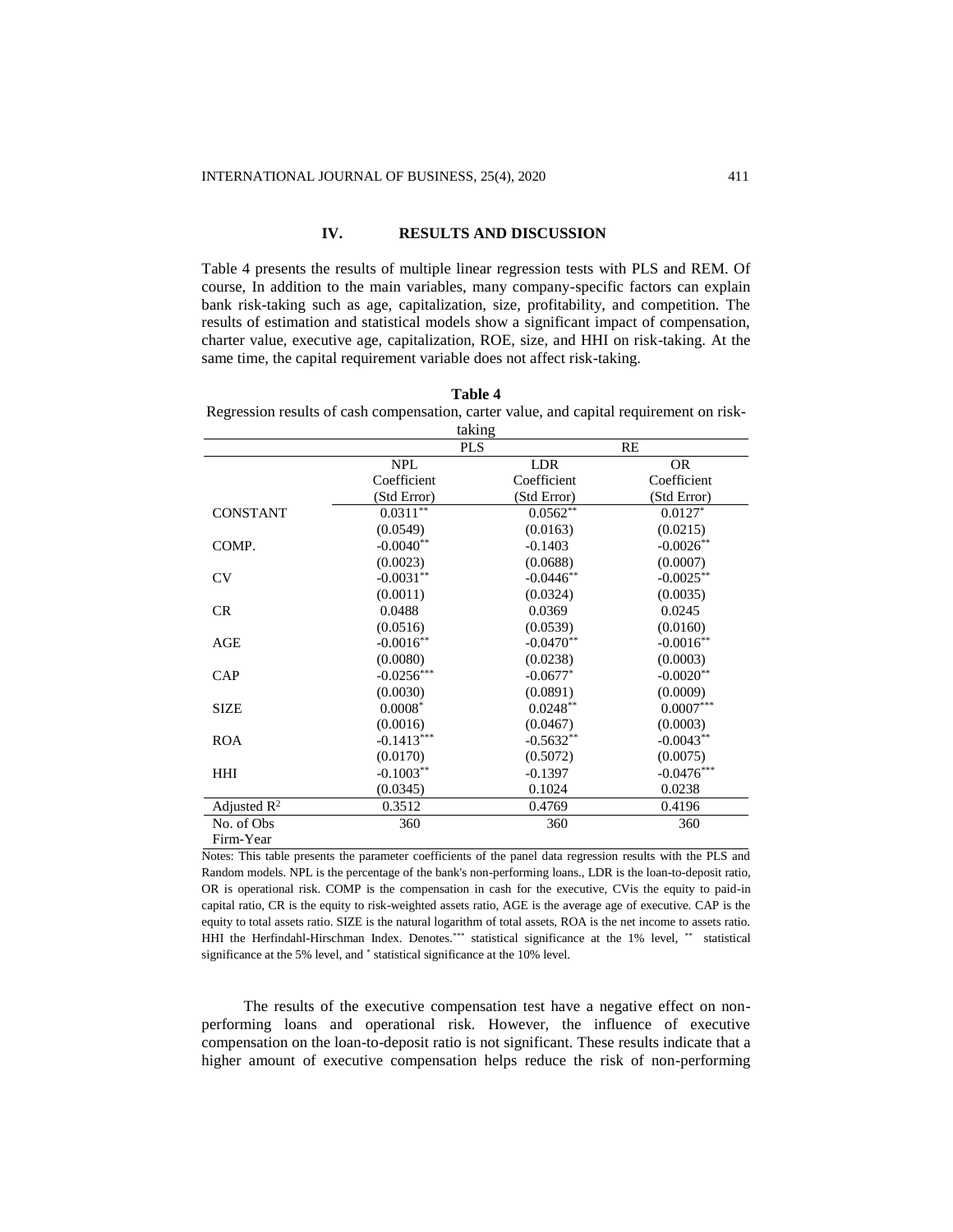loans and operational risk (John et al., 2000, and Palia and Porter, 2004). This makes *Hypothesis 1* accepted in line with Francis, Gupta, and Hasan, (2015) the greater the cash compensation was given to the executive, the lower the risk received the greater the cash compensation was given or certain changes in managerial compensation controls will make the executive more careful in taking or making risky decision behaviors.

The results of this study are in accordance with the results of the study by Balachandran et al. (2011) who show that non-equity compensation payments such as cash and bonuses refer to the company's performance and are not based on the future market value. This is in line with the research of Chen et al. (1998) that there is an inverse relationship between compensation and risk-taking, which supports the argument about risk-averse where the higher the ownership bonus that can be obtained by the executive, the higher the risk-averse or unwillingness to take risks will be (Smith and Stulz, 1985). In addition, the results of this study are also consistent with John et al. (2000), and Palia and Porter (2004) who have proven that increased compensation for executives at a certain amount will reduce the risk of non-performing loans and operational risk. The results of this study are also in line with several studies that examined samples from United States banks (Swanepoel and Smit, 2016; Le, 2018), indicating that if cash compensation is given higher then it will reduce the risk of the bank in Indonesian or United States banks.

In the meantime, the results of the charter value test show a significant negative effect on risk-taking for non-performing loans, loan-to-deposit ratio, and operational risks. This happens because a higher charter value will reduce the company's involvement in activities or investments that are not profitable or in other words, the company will be more careful in taking risks. Thus, *Hypothesis 2* is accepted. Studies conducted by Acharya (1996) and Gonzales (2005) provide supporting results that banks with high charter value will be more careful in taking risks so that moral hazard problems can be overcome. In line with (Keeley, 1990; Demsetz, et al., 1996; Niu, 2012) must have a reciprocal relationship between risk and charter value. The higher the charter value, the risk-taking level will decrease, this will also contribute to the reduction of the causes of the subprime financial crisis (Jones et al., 2011).

However, based on the test results, the capital requirement does not have any impact on risk-taking, so *Hypothesis 3* is rejected. The results show that the higher capital requirement is increasingly used for other investments, not to raise the allocation of loans or to cover credit risk that has occurred (Rashid et al., 2014). The effect of requirements on the bank will only be felt for banks that are close to bankruptcy and banks in the crisis period (Zhou. 2013), not in line with Thakor (2019) in Indonesian banks. The allocation of credit does not have to be accompanied by higher capital requirements.

A control variable such as the age of the executive has a significant negative effect on risk-taking. This shows that the older the executive, the more reluctant they are to take the risk. We also found that capitalization has a significant negative impact on risk-taking. This indicates that the more bank capital increases, the smaller the risk that will be faced by the company (Keeley and Furlong, 1990). Meanwhile, size has a positive effect on risk-taking. This shows that banks that have large assets tend to be more aggressive to take risks by channeling large amounts of loans that, in many cases, may go to illegible debtors (Berger and De Young, 1997). The reason is that large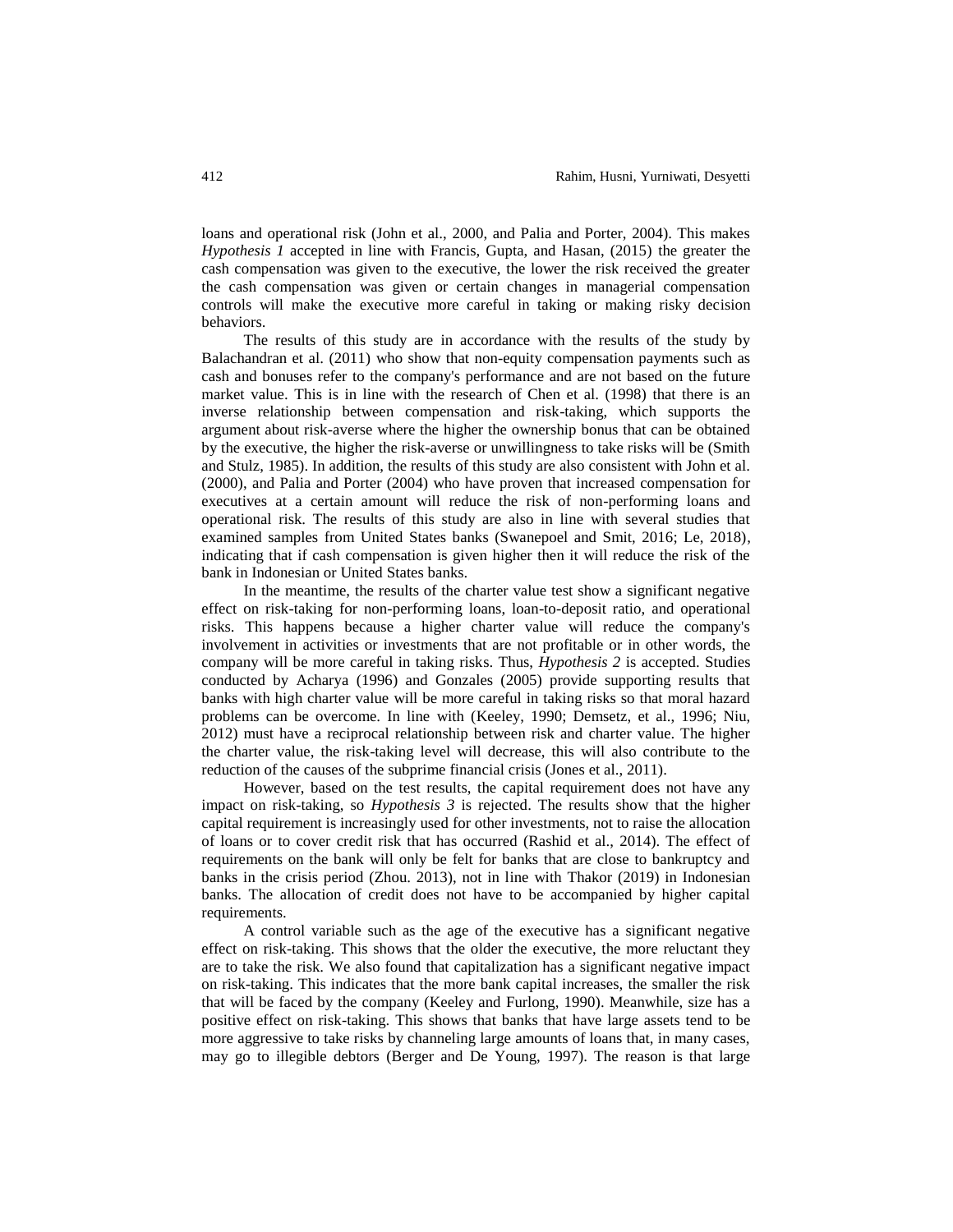banks can be encouraged to increase the number of loans disbursed and this tends to go too low-quality debtors, resulting in a high level of bank risk (Misra and Dhal, 2010). This high risk is taken by big banks (too big to fail) as they hope to get government protection in the event of default (Stern and Fieldman, 2004). A large bank can have the benefit of its reputation and can facilitate its wider access to the equity and debt markets. Small banks will face greater costs due to raising equity status because of the greater asymmetric information problems they will face. Therefore, the change in supply-loan response to capital requirements is much stronger for small banks than for large banks (Aiyar et al., 2016). ROA is negatively related to risk-taking. This indicates that lower ROA corresponds to higher risk-taking. This is because bank income is disrupted by risk-taking such as debtor-constrained loans, loan-to-deposit ratio, and operational risk (Ghosh, 2014; Louzis et al., 2011). We also found that competition (HHI) would negatively affect risk-taking behavior (credit) because lower competition will avoid aggressive risk-taking (interest rates) as stated by Boyd and De Nicolo (2005).

## **V. ROBUSTNESS TEST**

In this study, we conducted a number of robustness tests to ensure that the results were strong against alternative empirical specifications and possible biases. To test the robustness, we added a control variable namely growth (gross domestic product). The panel data regression presented in Table 5 below shows a statistically significant relationship between executive compensation and risk-taking for non-performing loans with a significant probability value of 5% and operational risk with a significance level of 1%. The robustness test results show that the compensation and charter value variables have a significant impact on risk-taking, while the capital requirement variable does not have a significant impact on risk-taking. The age of executive, capitalization, size, and ROA has a significant impact on risk-taking, but growth has no significant impact on risk-taking because of the remaining influence of the previous crisis and the recapitalization program that has been carried out by the government.

This is in line with the research of Ouhiby and Hammami, Vatansever, and Hepsen (2015) that gross domestic product growth had no significant effect on risktaking. The results of this study show consistent evidence that compensation and charter value are negatively related to bank risk-taking.

## **VI. CONCLUSION AND IMPLICATIONS**

Based on the results of the study, it can be concluded that compensation provides benefits for reducing bank risk, proxied by NPL, LDR, and OR which are measured based on accounting data. This means that the provision of cash compensation in the form of salaries, bonuses, and benefits is considered as an implication of the performance of the executive to reduce risk with NPL and OR proxies and to overcome agency problems in the banking industry. Cash compensation does not play a role in encouraging bank risk-taking, but equity compensation can increase the risk-taking of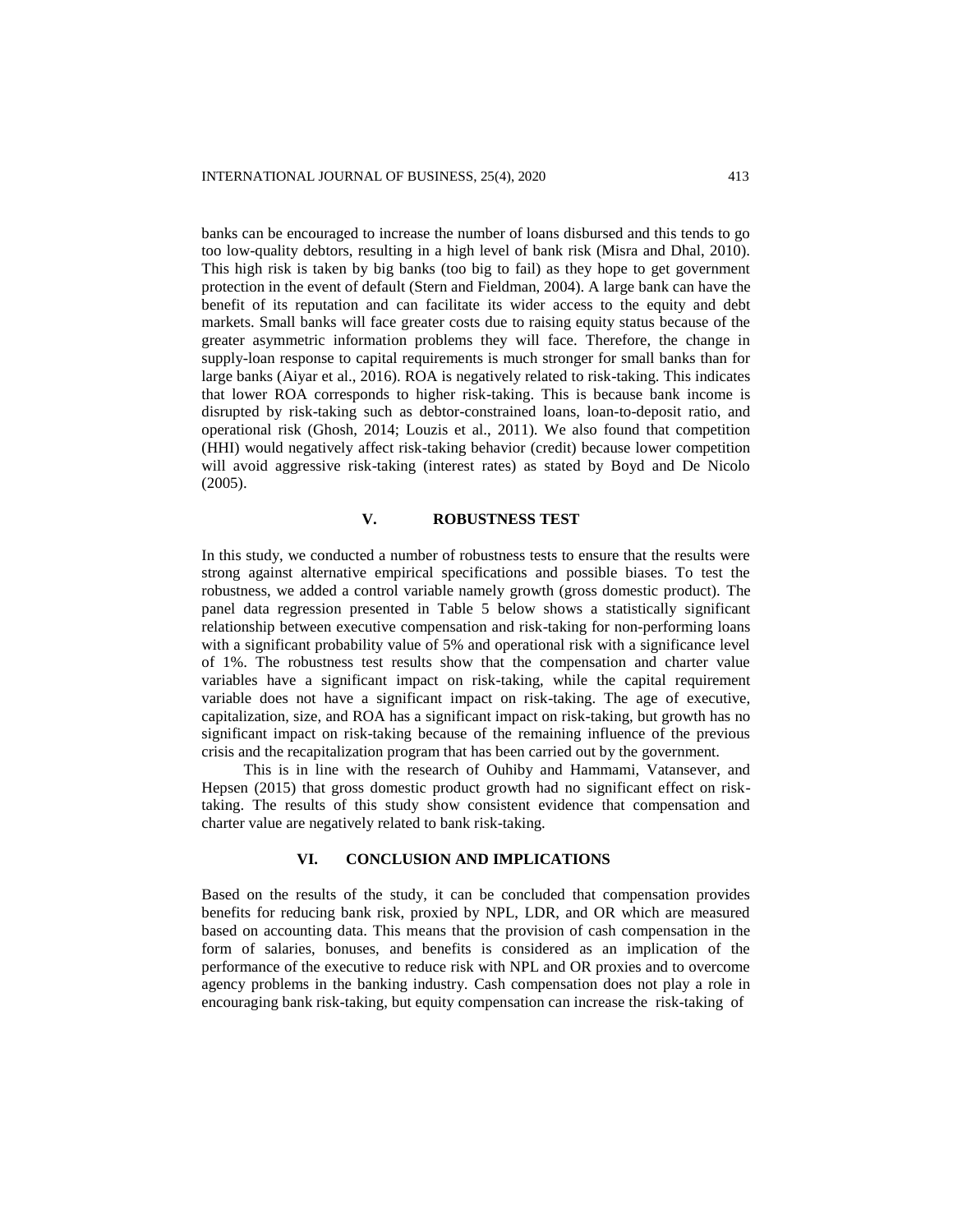|                         |              | taking      |              |
|-------------------------|--------------|-------------|--------------|
|                         |              | <b>PLS</b>  | RE           |
|                         | <b>NPL</b>   | LDR         | <b>OR</b>    |
|                         | Coefficient  | Coefficient | Coefficient  |
|                         | (Std Error)  | (Std Error) | (Std Error)  |
| <b>CONSTANT</b>         | 0.0152       | $0.0365*$   | $0.0387***$  |
|                         | (0.0345)     | (0.0133)    | (0.0266)     |
| <b>COMP</b>             | $-0.0126**$  | $-0.1206$   | $-0.0019***$ |
|                         | (0.0112)     | (0.0786)    | (0.0023)     |
| CV                      | $-0.0189**$  | $-0.0354*$  | $-0.0018**$  |
|                         | (0.0034)     | (0.0567)    | (0.0023)     |
| <b>CR</b>               | 0.0237       | 0.0447      | 0.0133       |
|                         | (0.0246)     | (0.0675)    | (0.0189)     |
| AGE                     | $-0.0045**$  | $-0.0352**$ | $-0.0155***$ |
|                         | (0.0078)     | (0.0165)    | (0.0023)     |
| CAP                     | $-0.0213***$ | $-0.0765$   | $-0.0045**$  |
|                         | (0.0046)     | (0.0675)    | (0.0067)     |
| SIZE                    | $0.0017**$   | $0.0456**$  | $0.0019*$    |
|                         | (0.0013)     | (0.0345)    | (0.0012)     |
| <b>ROA</b>              | $-0.1264***$ | $-0.2452$   | $-0.0089$    |
|                         | (0.0124)     | (0.1145)    | (0.0067)     |
| HHI (kompetisi)         | $-0.0257**$  | $0.0267**$  | $-0.0346**$  |
|                         | (0.0011)     | (0,0455)    | (0.0568)     |
| <b>GRW</b>              | 0.0340       | 0.0450      | 0.0450       |
|                         | (0.008)      | (0.109)     | (0.013)      |
| Adjusted $\mathbb{R}^2$ | 0.4835       | 0.4998      | 0.5356       |
| No. of Obs. Firm-Year   | 360          | 360         | 360          |

**Table 5** Regression results of cash compensation, charter value, and capital requirement on risk-

Notes: The table above presents the parameter coefficients of the panel data regression results with the PLS and Random models. NPL is the percentage of the bank's non-performing loans, LDR is the loan-to-deposit ratio, OR is operational risk. COMP is the compensation in cash for the executive. CV is the equity to paid-in capital ratio. CR is the equity to risk-weighted ratio, AGE is the average age of the board of executive. CAP is the equity to total assets ratio, SIZE is the natural logarithm of total assets, ROA is the net income to assets ratio. HHI is the Herfindahl-Hirschman Index. GRW is gross domestic product growth. Denotes: \*\*\* statistical significance at 1%, \*\* statistical significance at 5%, \* statistical significance at 10%.

the bank if it occurs excessively and can cause a financial crisis phenomenon in a country. However, when viewed from a risk-taking perspective, a banking executive in Indonesia are classified as risk-averters because they are very careful in providing credit and dealing with the company's operational risks.

These results explain that a certain level of compensation given to executives will reduce risk-taking in banking companies listed on the IDX. Likewise for the bank's charter value which shows that the increase will avoid companies making high-risk investments so it is useful in disciplining banks to be more careful in taking risks and controlling the moral hazard. The results of the tests with panel data regression do not provide the maximum charter value that can detect risk-taking potential by the bank and this actually provides benefits for regulatory improvement and increasing charter value can also reduce the causes of the subprime financial crisis.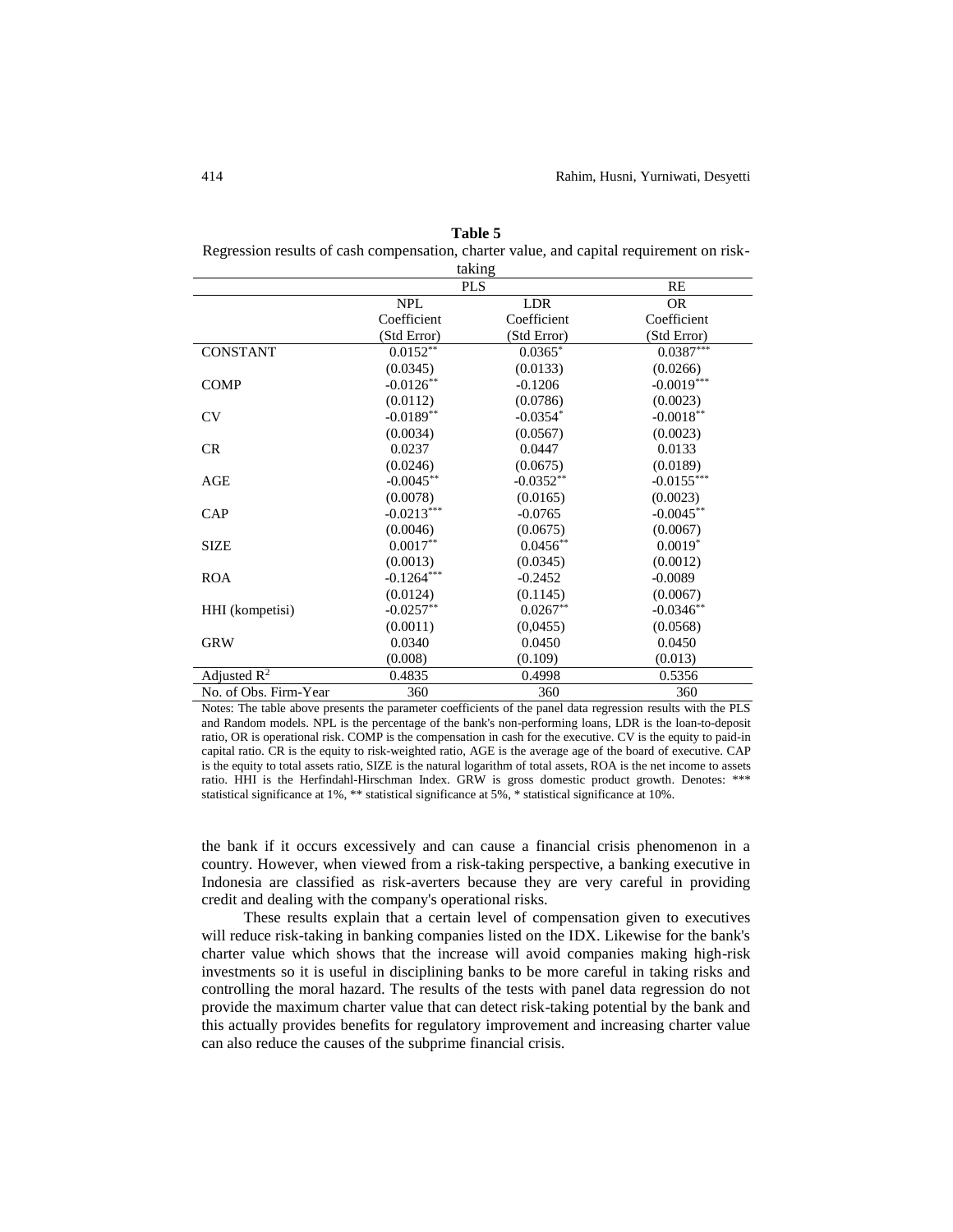This study does not separate the compensation factors between directors, commissioners and management, and does not sort compensation in-depth such as salaries, bonuses, benefits and compensation in the form of stock options. Information is disclosed by the sample companies during the observation period. It is hoped that further research will separate compensation between directors, commissioners, and management and be able to sort compensation in depth. Risk-taking variables are limited because they only use risks based on accounting risk. For further research, it would be a better risk proxy for banking risk-taking, such as the risk of using market size.

## **ENDNOTES**

- 1. Indonesian Financial Services Authority Regulation NUMBER 45 /POJK.03/2015 concerning Implementation of Governance in Granting Remuneration for Commercial Banks, Pasal 12, Pasal 15, Pasal 16 and 17.
- 2. Executive compensation discussed is cash compensation given to executives such as salaries, bonuses and bills but does not impose equity instruments such as stock options.
- 3. Indonesia Banking Survey (2018) Lower satisfaction with credit risk management is driving changes in local banks compared to foreign banks, Indonesia Banking Risk Focus 2018
- 4. Swanepoel and Smit (2016) research the impact of executive remuneration on risktaking of six large international banks in the United States and United Kingdom.
- 5. Le (2018) separately analyzes the impact of each CEO compensation component, which includes CEO salaries, CEO bonuses, other CEO annual compensation, CEO salary percentages, CEO bonus percentages, other annual compensation percentages and equity-based compensation, on risk taking in banking sector.
- 6. The value of the charter can be accepted by the bank owner if the bank is sold before bankruptcy or failure, but as long as the market is sufficiently liquid. The closing decision, however, will eventually be controlled by the bank supervisor so that the owner is not allowed to sell their bank. As a result, bank owners with high charter values have an incentive to keep their banks from closing due to failure.
- 7. Frydman and Jenter (2010) Survey the Literature on Executive compensation in Commercial and industrial firms.
- 8. Types of ownership, Indonesia's existing banks are divided into private banks, state-owned banks, joint banks, regional development banks, and foreign-owned banks. In addition, bank groupings based on bank size divided by core capital have four categories (BOOK 1, BOOK 2, BOOK 3 and BOOK 4) regulated by Bank Indonesia in PBI Regulation No. 26/26/2012. Banks under BOOK 4 are banks with a core capital of more than IDR 30 trillion. Bank BUKU 3 is a bank with a core capital of Rp. 5 trillion to Rp. 30 trillion. BOOK 2. The bank consists of banks with core capital from IDR 1 trillion to IDR 5 trillion. BOOK 1 consists of banks with core capital of less than Rp. 1 trillion.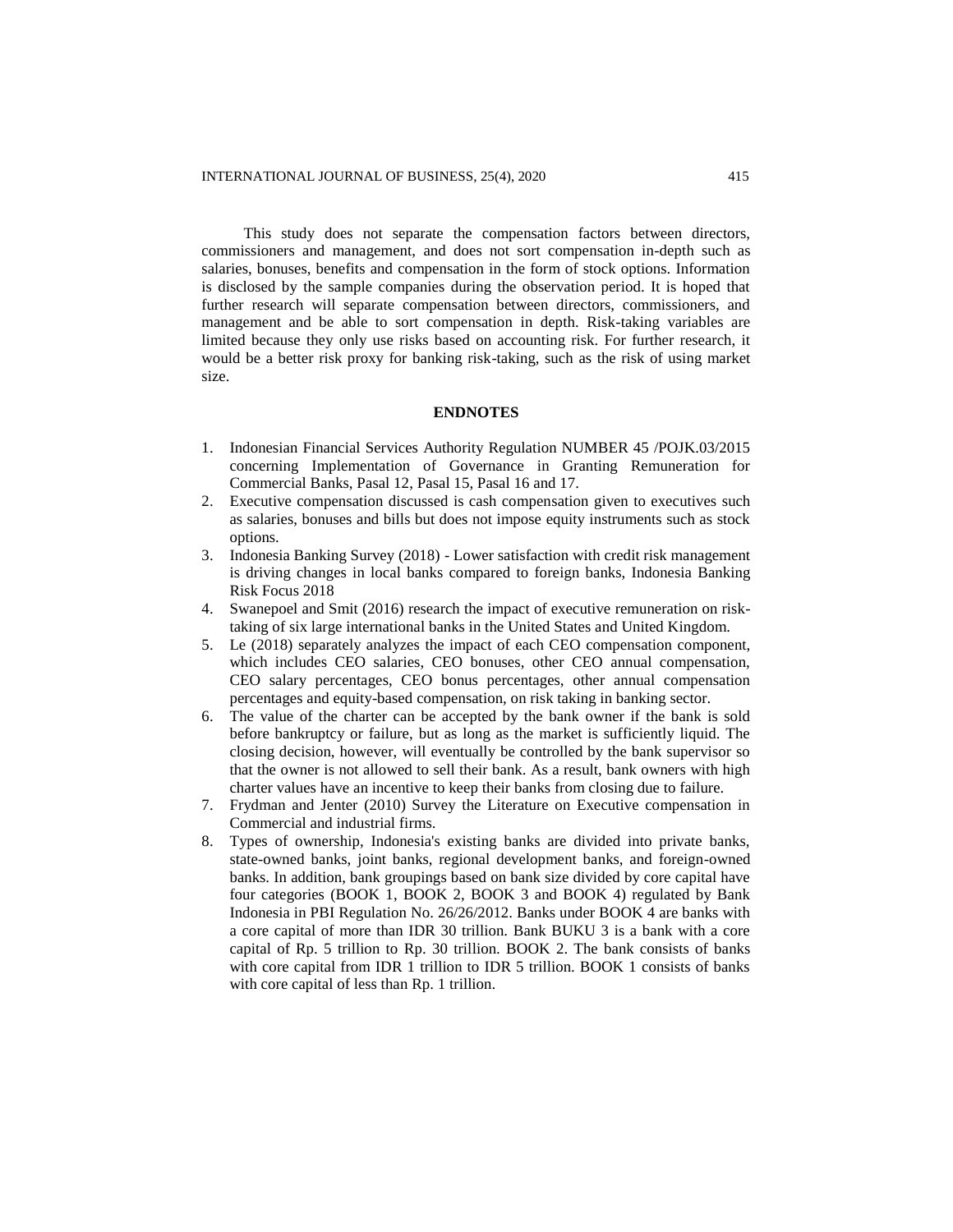#### **REFERENCES**

- Abascal, R., and F. [González.](https://www.sciencedirect.com/science/article/pii/S1572308917305752#!), 2019, "Share Protection and Bank Executive Compensation after the Global Financial Crisis," *Journal of Financial Stability*, 40, 15-37.
- Acharya, S., 1996, *"*Charter Value, Minimum Bank Capital Requirement and Deposit Insurance Pricing in Equilibrium*," Journal of Banking & Finance,* 20, 351-375.
- Acrey, J.C., W.R. McCumber, and T.H.T. Nguyen, 2011, "CEO Incentives and Bank Risk*," Journal of Economics and Business*, 63(5), 456-471
- Agrawal, A., and G.N. Mandelker, 1987, "Managerial Incentives and Corporate Investment and Financing Decisions," *Journal of Finance*, 42, 823-837.
- Bai, G., and E. Elyasiani, 2013, "Bank Stability and Managerial Compensation," *Journal of Banking & Finance,* 37, 799-813.
- Balachandran, S., B. Kogut, and H. Harnal, 2010, "The Probability of Default, Excessive Risk, and Executive Compensation: A Study of Financial Services Firms from 1995 to 2008," *Columbia Business School Discussion Paper*. 1, 1-65
- Basel Committee on Banking Supervision, 2013. *Report to G20 Leaders on Monitoring Implementation of Basel III Regulatory Reforms. Bank for International Settlements*. http://www.bis.org/bcbs/publ/d299.html
- Berger, A.N., and R. De'Young, 1997, "Problem Loans and Cost Efficiency in Commercial Bank," *Journal of Banking & Finance*, 21, 1-24.
- Bitar, M., W. Saad, and M. Benlemlih, 2016, "Bank Risk and Performance in the MENA Region: The Importance of Capital Requirements," *Economic Systems*, 40(3), 398-421.
- Boyd. J.H., and G.D. Nicolo, 2005, "The Theory of Bank Risk Taking and Competition," *Journal of Finance*, 60(3), 1239-1343
- Bouras, M., and M.I. Gallali, 2016, "The Board of Directors and Executive Compensation in the Context of Crisis: A Comparative Study between the United States and France," *International Journal of Business*, 21(1), 68-86.
- Brewer, E., W.C. Hunter, and W.E. Jackson, 2003, *"*Deregulation and the Relationship between Bank CEO Compensation and Risk-taking," *FRB of Chicago Working Paper,* 32, 1-42.
- Burns, N., and S. Kedia, 2006, "The Impact of Performance-based Compensation on Misreporting," *Journal of Financial Economics*, 79, 35-67.
- Cai, J., and A.M. Vijh, 2007, "Incentive Effects of Stock and Option Holdings of Target and Acquirer CEOs," *Journal of Finance,* 62, 1891-1933.
- Cadenillas, A., J. [Cvitanić.](https://www.sciencedirect.com/science/article/pii/S0304405X04000133#!), and F. Zapatero, 2004, "Leverage Decision and Manager Compensation with Choice of Effort and Volatility*," Journal of Financial Economics*, 73(1), 71-92.
- Cadenillas, A., A. Cadenillas, J. [Cvitanić,](https://www.sciencedirect.com/science/article/pii/S0304405X04000133#!) and F. Zapatero, 2007, *"*Optimal Risksharing with Effort and Project Choice," *Journal of Economic Theory*, 133(1), 403- 440.
- Chen, C.R., T.L. Steiner, and A.M. Whyte, 2006, *"*Does Stock Option-based Executive Compensation Induce Risk-taking? An Analysis of the Banking Industry,*" Journal of Banking & Finance* 30(3), 915-945.
- Cheng, I.H., H. Hong, and J.A. Scheinkman, 2015 "Yesterday's Heroes: Compensation and Creative Risk-taking," *The Journal of Finance*, 70, 839-879.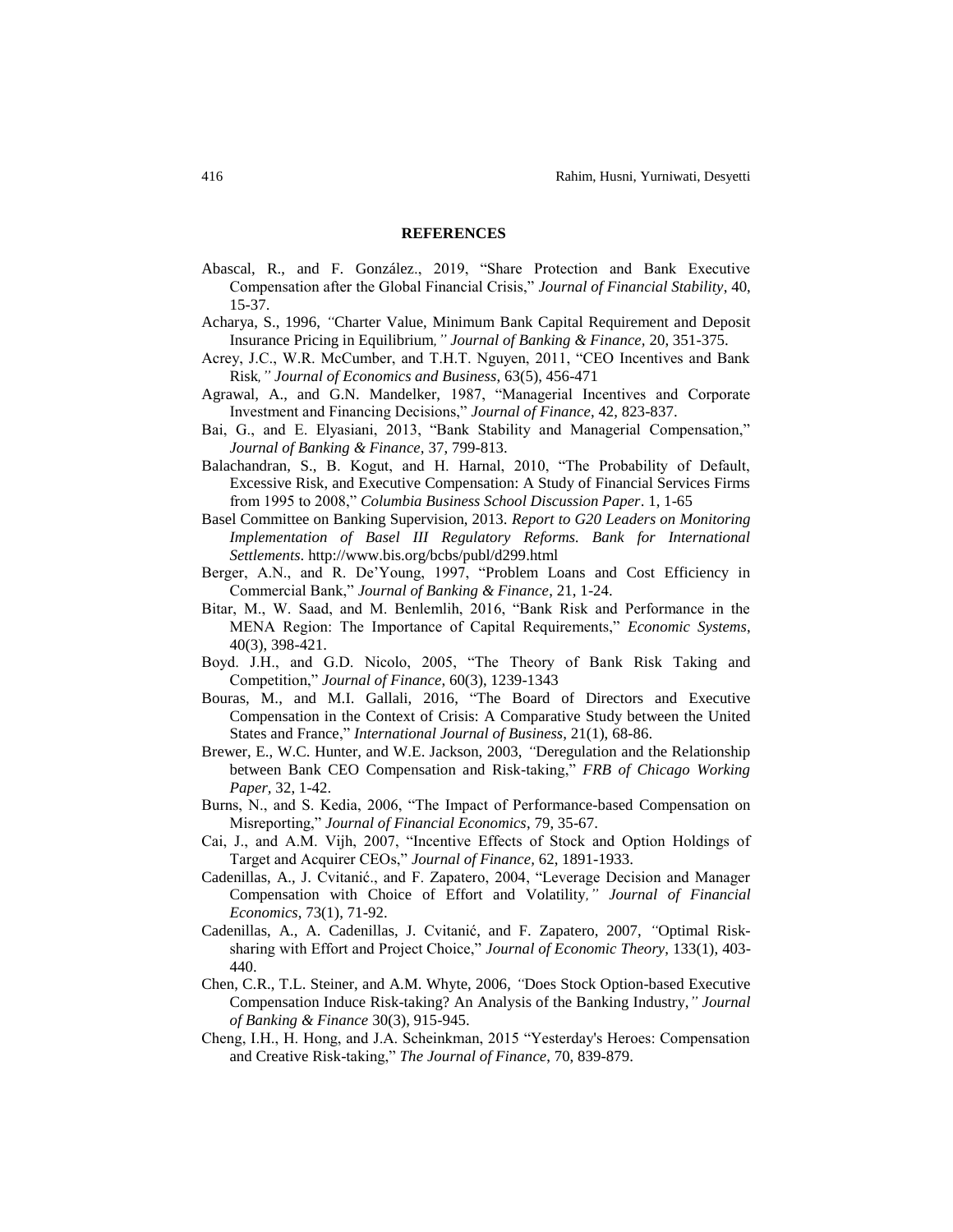- Coles, J.L., N.D. Daniel, and L. Naveen, 2006. "Managerial Incentives and Risktaking," *Journal of Financial Economics,* 79, 431-468.
- Coles, J.L., N.D. Daniel, and L. Naveen, 2013, "Calculation of Compensation Incentives and Firm-related Wealth using Execucomp: Data, Program, and Explanation," *SSRN Electronic Journal* (July 19, 2013).
- Crawford, A.J., J.R. Ezell, and J.R. Miles, 1995, Bank CEO Pay-performance Relations and the Effects of Deregulation, *The Journal of Business*, 68, 231-256.
- Cuñat, V., and M. Guadalupe, 2009, "Executive Compensation and Competition in the Banking and Financial Sectors," *Journal of Banking & Finance*, 33, 495-504
- Demsetz, S., R.M. Saidenberg, and E.P. Strahan, 1996. "Bank with Something to lose:The Disciplinary Role of Franchise Value". *Economic Policy Review*, 2(2), 1- 12
- DeFusco, R.A., R.R. Johnson, and T.S. Zorn, 1990, "The Effect of Executive Stock Option Plans on Stockholders and Bondholders," *Journal of Finance,* 45, 617-627.
- DeYoung, R., Peng, E.Y, and Yan, M., 2009, *"*Executive Compensation and Business Policy Choices at U.S. Commercial Banks," *AAA 2010 Financial Accounting and Reporting Section (FARS) Paper*, 1, 1-45
- DeYoung, R., E.Y. Peng, and M. Yan, 2013, "Executive Compensation and Policy Choices at U.S. Commercial Banks," *Journal of Financial and Quantitative Analysis,* 48, 165-196.
- Distinguin, I., C. Roulet, and A. Tarazi, 2013, *"*Bank Regulatory Capital and Liquidity: Evidence from US and European Publicly Traded Banks," *Journal of Banking & Finance*, 37 (9), 3295-3317.
- Dong, Z., C. Wang, and F. Xie, 2010, "Do Executive Stock Options Induce Excessive Risk Taking?," *Journal of Banking & Finance*, 34, 2518-2529.
- Faulkender, M., D. Kadyrzhanova, N. Prabhala, and L. Senbet, 2010, "Executive Compensation: An Overview of Research on Corporate Practices and Proposed Reforms." *Journal of Applied Corporate Finance,* 22(1), 107-118.
- Fenn, G.W., and N. Liang, 2001, "Corporate Payout Policy and Managerial Stock Incentives", *Journal of Financial Economics*, 60, 45-72.
- Fisher, J., and V. Govindarajan, 2001, "Profit Center Manager Compensation: An Examination of Market, Political and Human Capital Factors*," Strategic Management Journal*, 10, 121-134.
- Francis, B., A. Gupta, and I. Hasan, 2013, "Impact of Compensation Structure and Managerial Incentives on Bank Risk Taking," *European Journal of Operational Research*, 242(2), 651-676.
- Frydman, C., and D. Jenter, 2010, "CEO Compensation". *Annual Review of Financial Economics*, 2, 75-102.
- Gauthier, C. A. Lehar, and M. Souissi, 2012, "Macroprudential Capital Requirements and Systemic Risk," *Journal of Financial Intermediation*, 21(4), 594-518.
- Gehrig, T., T. [Lütje,](https://papers.ssrn.com/sol3/cf_dev/AbsByAuth.cfm?per_id=365089) and L. Menkhoff, 2009 "Bonus Payments and Fund Managers' Behaviour: Trans-Atlantic Evidence," *Centre Economic Policy Research*, 55(3-4), 569-594.
- Ge'Czy, C.C, B.A. Minton, and C.M. Schrand, 2007, "Taking A View: Corporate Speculation, Governance, and Compensation," *Journal of Finance,* 62, 2405-2443.
- Ghosh, S., 2014, "Risk, capital and financial crises: Evidence from GCC Banks," *Borsa Istanbul Review*, 14(3), 145-157.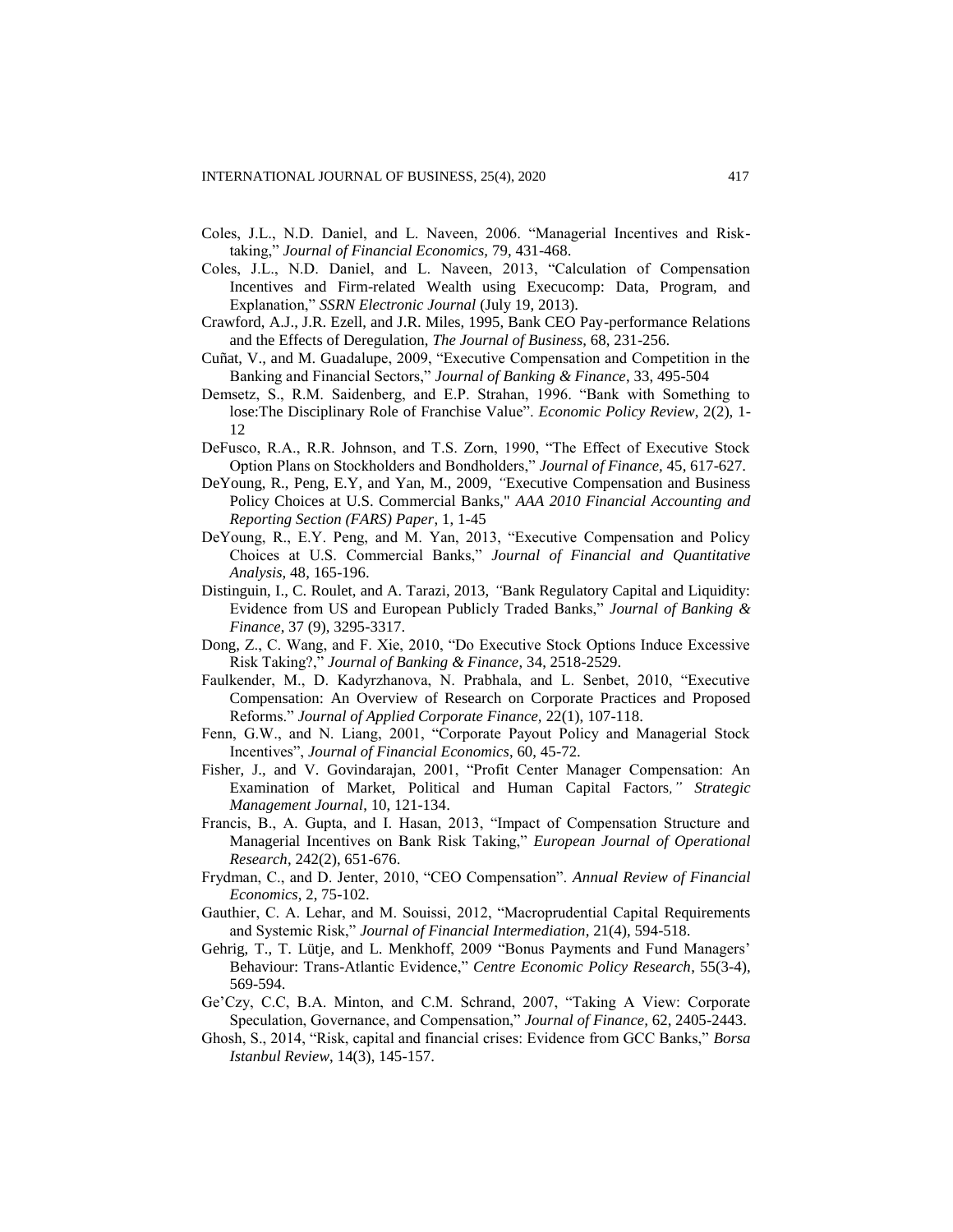- Goyal, K.A., 2010, "Risk Management in Indian Banks: Some Emerging Issues," *International Journal of Environment Research*, 2010 1(1), 102-109.
- Gonzales, F., 2005, "Bank Regulation and Risk Taking Incentives: An International Comparison of Bank Risk", *Journal of Banking & Finance*, 29, 1153-1184.
- Guay, W., 1999, "Compensation, Convexity, and the Incentives to Manage Risk: An Empirical Analysis," *Journal of Financial Economics*, 53, 43-71.
- Guo, L., A. Jalal, and S. Khaksari, 2015, "Bank Executive Compensation Structure, Risk Taking and the Financial Crisis," *Review of Quantitative Finance and Accounting*, 45(3), 609–639
- Gupta, P.P., D.B. Kennedy, and S.C. Weaver, 2009, "Corporate Governance and Firm Value: Evidence from Canadian Capital Markets," *Corporate Ownership and Control Journal*, 6(3), 293-307.
- Hadad, M.D., M.J.B.H. Hall, W. Santoso, and R. Simper, 2013." Economies of Scale and A Process for Identifying Hypothetical Merger Potential in Indonesian Commercial Banks," *Journal of Asian Economics*, 26, 42-51.
- Hagendorff, J., and F. Vallascas, 2011, "CEO Pay Incentives and Risk-taking: Evidence from Bank Acquisitions," *Journal of Corporate Finance*, 17, 1078-1095.
- Houston, J.F., and C. James, 1995, "CEO Compensation and Bank Risk: Is Compensation in Banking Structured to Promote Risk Taking?," *Journal of Monetary Economics,* 36(2), 405-431.
- Hubbard, G.R., and D. Palia, 1995, "Executive Pay and Performance: Evidence from the US Banking Industry," Journal of Financial Economics, 38,105-130.
- Indonesia Banking Survey, 2018. *Indonesia Banking Survey Technology shift in Indonesia is Underway*. PWC: Indonesia.
- Jensen, M., and W. Meckling, 1976. "Theory of the Firm: Managerial Behavior, Agency Costs and Ownership Structure." *Journal of Financial Economics,* 3, 305- 360.
- John, K., H. Mehran, and Y. Qian, 2010, "Regulation, Subordinated Debt and Incentive Features of CEO Compensation in the Banking Industry," *Federal Reserve Bank of New York Staff Report*, 308, 1-28
- John, K., A. Saunders, and L. Senbet, 2000, *"*A Theory of Bank Regulation and Management Compensation," *Review of Financial Studies,* 13(1), 95-125.
- Jones, J.S., S.A. Miller, and T.J. Yeager, 2011. "Charter value, Tobin's Q and Bank Risk during Subprime Financial Crisis," *Journal of Economics and Business*, 63(5), 372-391.
- Keeley, M.C., 1990, "Deposit Insurance, Risk, and Market Power in Banking," *American Economic Review*, 80, 1183-1200.
- Knopf. J.D., J. Nam, and J.H. Thornton, 2002. "The Volatility and Price Sensitivities of Managerial Stock Option Portfolios and Corporate Hedging," *Journal of Finance,* 57, 801-814.
- Lai, V.S., I. [Soumaré,](https://www.sciencedirect.com/science/article/pii/S0275531912000165#!) and Y. Sun., 2012. "Financial Guarantors' Executive Compensation, Charter Value and Risk-taking," *Research in International Business and Finance*, 26(3), 387-397.
- Le, T.P.M., 2015, "CEO Compensation and Risk-taking in Banking Industry". Business Administration, Université de Lorraine. https://hal.univ-lorraine.fr/tel-01754527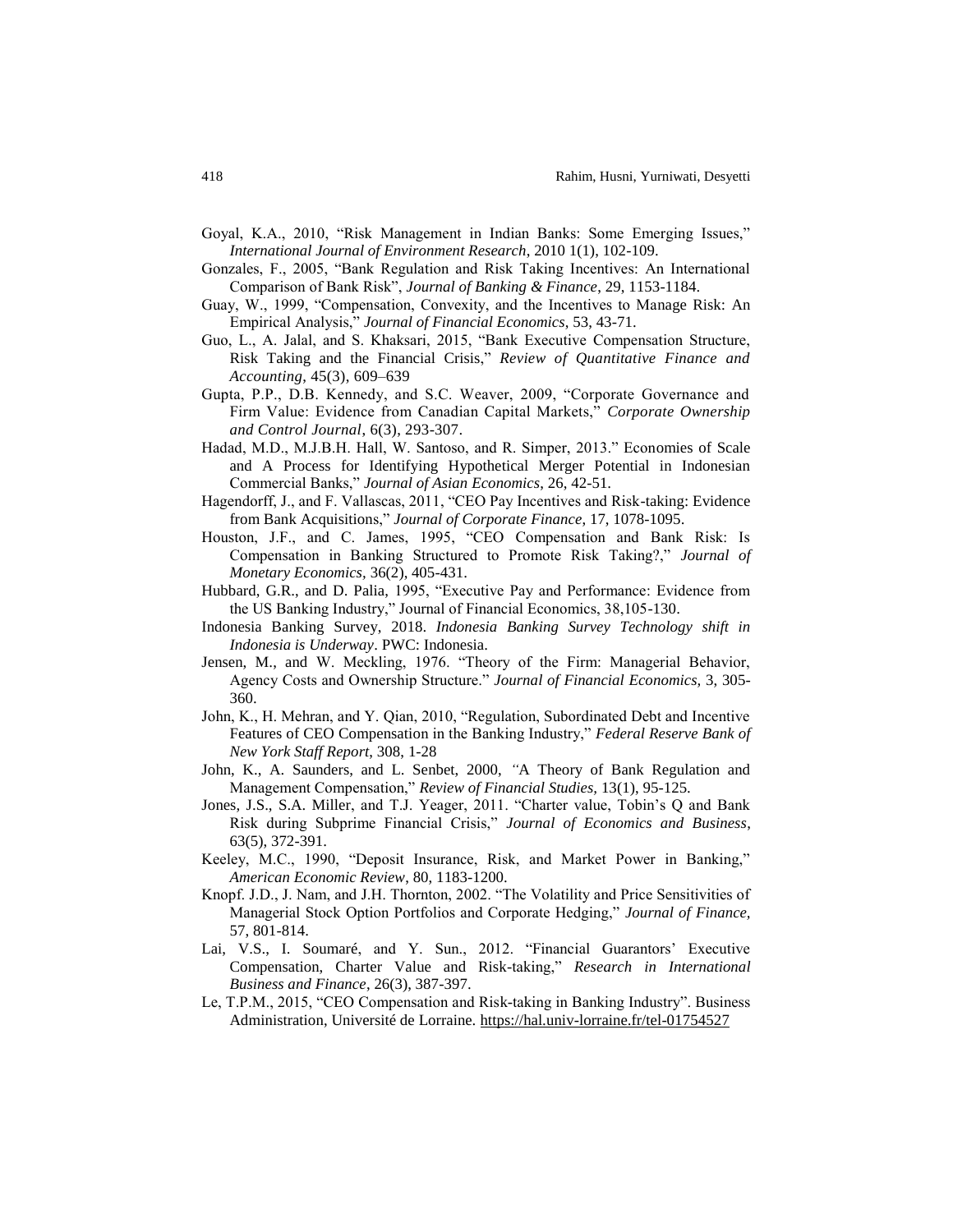- Lepetit, L., E. Nys, P. Rous, and A. Tarazi, 2008, "Bank Income Structure and Risk: An Empirical Analysis of European Banks," *Journal Banking & Finance,* 32, 1452- 1467.
- Louzis, D.P, A.T. Voudis, and V.L. Matexas, 2012, "Macroeconomic and Bankspecific Determinants of Non-performing Loans in Greece: A Comparative Study of Mortgage, Business and Consumer Loan Portfolios," *Journal of Banking & Finance*, 36(4), 1012-1027
- Low, A., 2009, "Managerial Risk-taking Behavior and Equity-based Compensation," *Journal of Financial Economics,* 92, 470-490.
- Matousek, R., and G.N. Tzeremes, 2016, "CEO Compensation and Bank Efficiency: An Application of Conditional Nonparametric Frontiers," *European Journal of Operational Research*, 251(1), 264-273
- Marcus, A.J., 1984, "Deregulation and Bank Financial Policy," *Journal of Banking and Finance*, 8, 557-565.
- Martinez-Miera, D., and R. Repullo, 2010, "Does Competition Reduce the Risk of Bank Failure?" *The Review of Financial Studies*, 23(10), 3638-3664.
- Neceur, S.B., K. Marton, and C. Roulet, 2018, "Basel III and Bank-Lending: Evidence form United States and Europe," *Journal of Financial Stability*, 39, 1-27.
- Niu, J., 2012. "An Analysis of the Relation between Bank Charter Value and Risk-Taking," *The Quarterly Review of Economics and Finance,* 52, 298-304
- Panetta, F., P. Angelini, U. Albertazzi, F. Columba, W. Cornacchia, A. Di Ceasare, A. Pilati, C. Salleo, and G. Santini, 2009, "Financial Sector Pro-cyclicality: Lessons from the Crisis", *Banca D'Italia Questioni di Economia e Finanza*, Occasional paper 44
- Palia, D., and R. Porter, 2004, "The Impact of Capital Requirements and Managerial Compensation on Bank Charter Value," *Review of Quantitative Finance and Accounting*, 23(3), 191-206.
- Rahmana, M.M., C.J. Zheng, B.N. Asraf, and M.M. Rahman, 2017, "Capital Requirements, the Cost of Financial intermediation and Risk-taking: Empirical Evidence from Bangladesh," *Research in International Business and Finance*, 44, 488-503.
- Rajgopal, 2001, "Empirical Evidence on the Relation between Stock Option Compensation and Risk Taking," *Journal of Accounting and Economics,* 33(2), 1- 29
- Rashid, A., 2013, "Risks and Financing Decisions in the Energy Sector: An Empirical Investigation using Firm-level Data," *Energy Policy*, 59 (10), 792-799
- Repullo, R., 2004, "Capital Requirements, Market Power, and Risk-Taking in Banking," *Journal of Financial Intermediation*, 13, 156-182.
- Services Authority Regulations Republic Indonesia, 2015, *Rules Services Authority Regulations Number 45/POJK.03/2015 Regulates about Application of Governance in Granting Remuneration For Commercial Banks*.
- Smith, C.W., and R.M. Stulz, 1985, "The Determinants of Firms' Hedging Policies," *Journal of Financial and Quantitative Analysis*, 20(04), 391-405.
- Smith, C., and R. Watts, 1992, "The Investment Opportunity Set and Corporate Financing, Dividend, and Compensation Policies," *Journal of Financial Economics*, 32, 263-292.